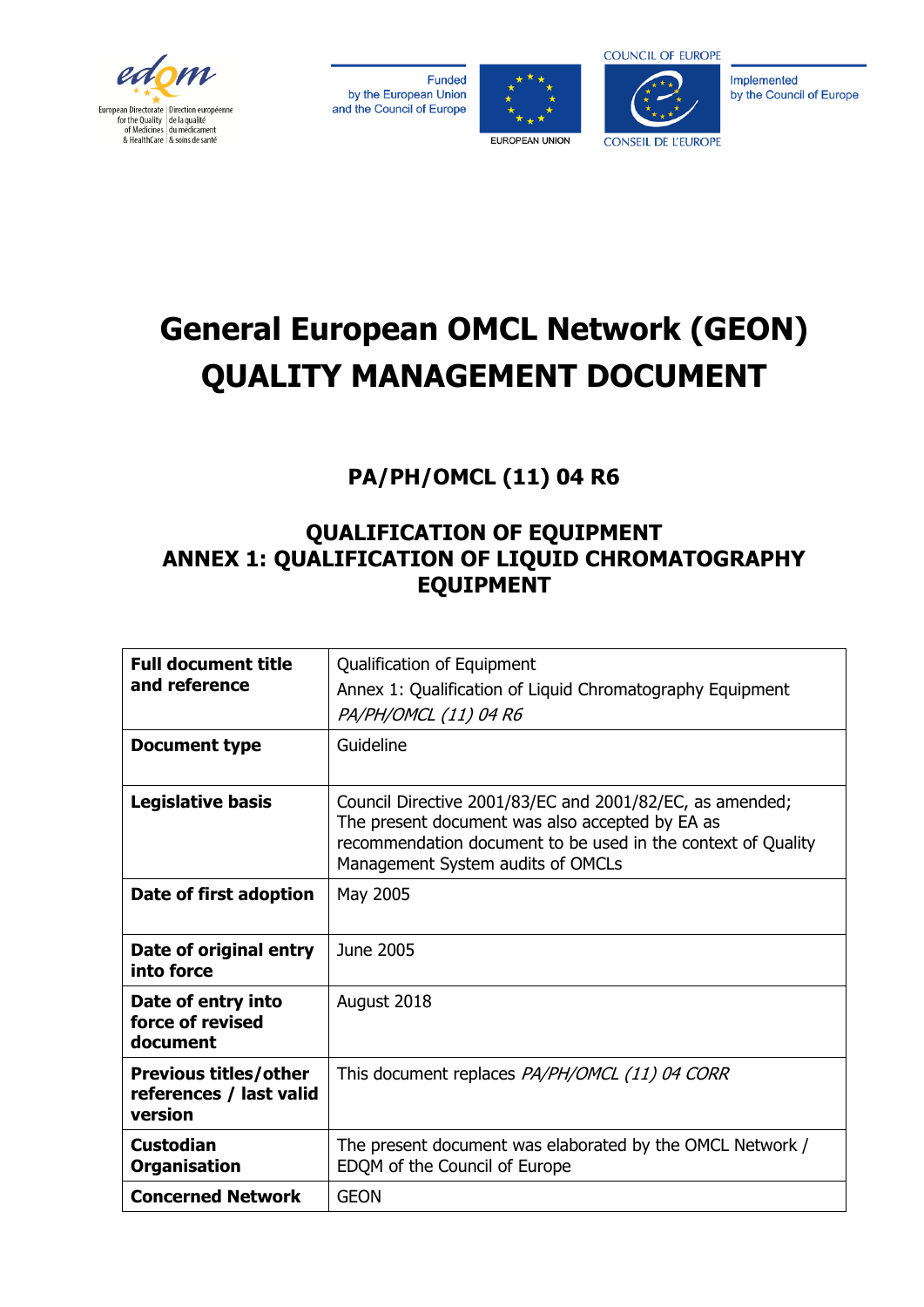## **ANNEX 1 OF THE OMCL NETWORK GUIDELINE "QUALIFICATION OF EQUIPMENT"**

## **QUALIFICATION OF LIQUID CHROMATOGRAPHY EQUIPMENT**

*Note: Mandatory requirements in this guideline and its annexes are defined using the terms «shall» or «must». The use of «should» indicates a recommendation. For these parts of the text other appropriately justified approaches are acceptable. The term «can» indicates a possibility or an example with non-binding character.*

## **Introduction**

The present document is the first Annex of the core document "Qualification of Equipment", and it should be used in combination with it when planning, performing and documenting the Liquid Chromatography (LC) equipment qualification process.

The core document "Qualification of Equipment" contains the general introduction and the Level I and II of qualification, common to all types of instruments. The present Annex 1 contains a general introduction and requirements for LC (HPLC and UHPLC) instruments.

Level III and IV qualifications must be carried out being an ISO 17025 requirement.

Requirements and (if applicable) corresponding typical acceptance limits given in bold should be applied; however other appropriately justified approaches are acceptable.

Exemplary procedures provided in Annexes have non-binding character. They can be helpful to carry out the required qualification. Nevertheless, it is left to the professional judgement and background experience of each OMCL to decide on the most relevant procedures to be undertaken in order to give evidence that their LC systems are working properly and are suitable for their intended use.

Moreover, combined test procedures can be applied to carry out Level III and IV qualifications to check several parameters simultaneously (e.g. "overall" system performance test for peak area precision, retention time precision, gradient reproducibility, etc.)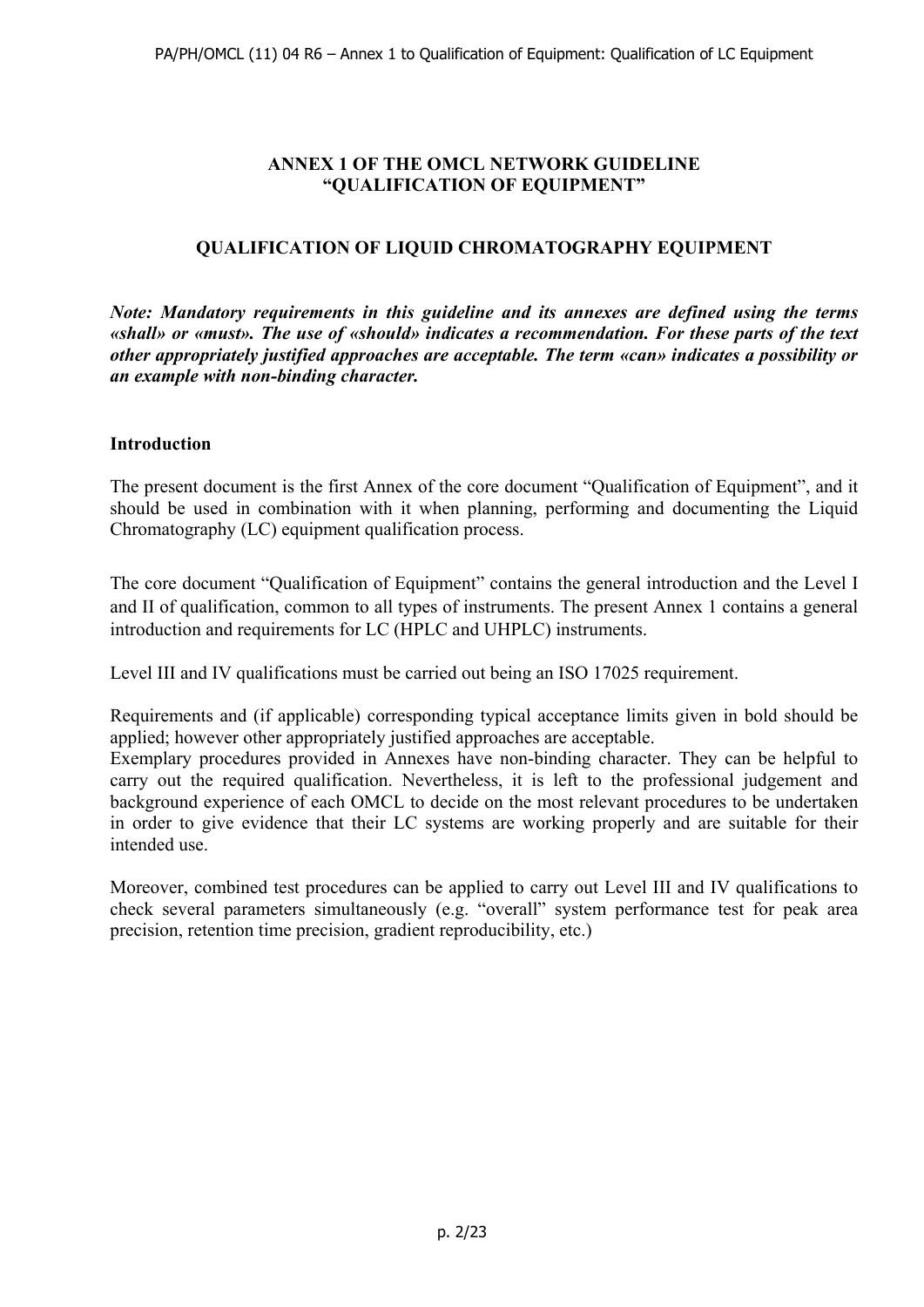# **TABLE I**

# **Level III. Periodic and motivated instrument checks**

## **Recommendations for LC instruments and related typical acceptance limits**

| <b>Instrument</b><br>module | Parameter to be checked                | <b>Typical Acceptance limits</b> |
|-----------------------------|----------------------------------------|----------------------------------|
| <b>Solvent delivery</b>     | Flow rate accuracy (HPLC)<br>$\bullet$ | $\pm$ 5.0 %                      |
| system                      | Flow rate accuracy (UHPLC)             | $\pm$ 3.0 %                      |
|                             | Flow rate precision (HPLC and          | $RSD \le 0.5 \%$                 |
|                             | <b>UHPLC</b> )                         |                                  |
|                             | <b>Gradient composition accuracy</b>   | $\pm 2.0 \%$                     |
|                             | <b>Gradient ripple</b>                 | $\leq 0.2 \%$                    |
| Injector                    | <b>Volume precision (HPLC and</b>      | $RSD \le 1.0 \%$                 |
|                             | <b>UHPLC</b> )                         |                                  |
|                             | Carry-over                             | $\leq 0.2 \%$                    |
| Autosampler                 | <b>Thermostating accuracy</b>          | $\pm$ 3 °C                       |
| Oven or cooling             | <b>Thermostating accuracy</b>          | $\pm$ 2 °C                       |
| device (column)             | <b>Thermostating stability</b>         | ≤ 1 °C                           |
| Multi-                      | Linearity                              | $r^2 \ge 0.9990$                 |
| wavelength                  | <b>Wavelength accuracy</b>             | $±$ 2 nm                         |
| detector                    | <b>Drift</b>                           | Annex I                          |
| <b>Fluorescence</b>         | <b>Wavelength accuracy</b>             | $\pm$ 3 nm                       |
| detector                    | (excitation and emission)              |                                  |
|                             | <b>Signal/Noise ratio</b>              | >400                             |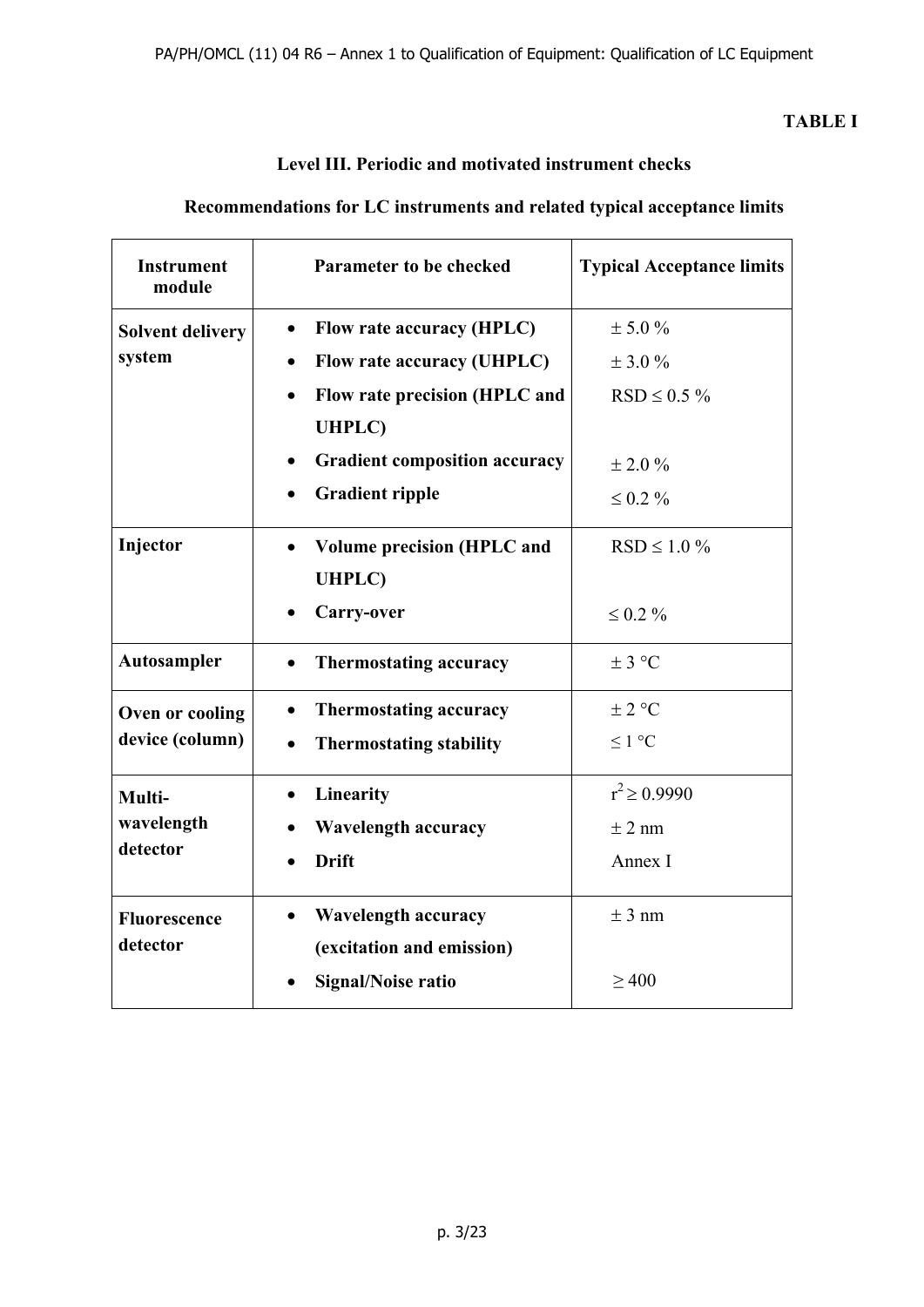| <b>Instrument</b><br>module                                 | Parameter to be checked                                                                                                                                  | <b>Typical Acceptance limits</b>                                                                          |
|-------------------------------------------------------------|----------------------------------------------------------------------------------------------------------------------------------------------------------|-----------------------------------------------------------------------------------------------------------|
| Electrochemical<br>detectors:<br>-Amperometric<br>detection | Drift (cell current)<br><b>Noise</b>                                                                                                                     | $\leq$ 8 pA/h<br>$\leq$ 2 pA                                                                              |
| - Integrated<br>Amperometric<br>detection<br>- Conductivity | Linearity<br>Drift<br><b>Noise</b>                                                                                                                       | $r^2 \ge 0.999$<br>$\leq$ 1250 pC/20 min<br>$\text{MW}_\text{20read outs}$ < 160 pC                       |
| detection                                                   | Linearity<br><b>Drift</b><br><b>Noise</b>                                                                                                                | $r^2 \ge 0.999$<br>$\leq$ 2 nS<br>$\leq$ 20 nS/h                                                          |
| - Coulometric<br>detection                                  | Annex I                                                                                                                                                  | Annex I                                                                                                   |
| <b>Refractive</b><br><b>Index detector</b>                  | <b>Signal/Noise ratio</b><br><b>Drift over time</b><br>Linearity                                                                                         | $\geq 10$<br>$\pm$ 0.1 mV/min<br>$r^2 \ge 0.9950$                                                         |
| Circular<br><b>Dichroism</b><br>detector                    | Linearity<br><b>Signal/Noise ratio</b><br>Drift over time<br>Spectra comparison                                                                          | $r^2 \ge 0.9950$<br>> 1.0<br>$\leq 0.1$ mdeg/h<br>$\pm$ 4 nm                                              |
| Charged<br><b>Aerosol</b><br>detector                       | <b>Baseline noise</b><br><b>Largest Random spike</b><br><b>Baseline drift</b><br>Repeatability<br><b>Signal/Noise ratio</b><br><b>Signal calibration</b> | $\leq 0.04$ pA<br>$\leq 0.2$ pA<br>$\leq$ 0.04 pA/min<br>$RSD \leq 10\%$<br>$\geq 10$<br>$r^2 \ge 0.9990$ |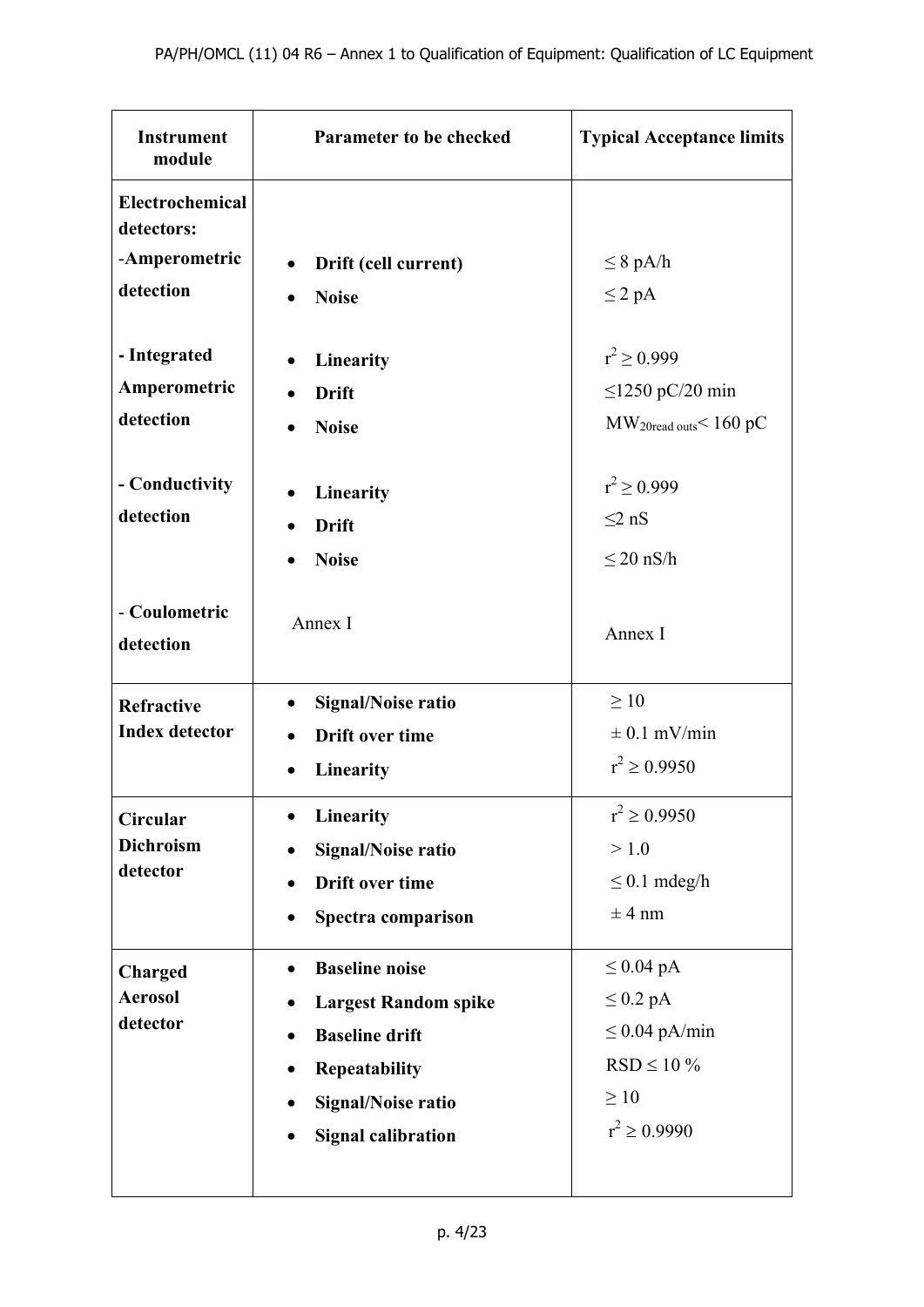| Instrument<br>module          | <b>Parameter to be checked</b>                                  | <b>Typical Acceptance limits</b> |
|-------------------------------|-----------------------------------------------------------------|----------------------------------|
| <b>Evaporative</b><br>Light   | <b>Noise</b><br>$\bullet$<br><b>Baseline drift</b><br>$\bullet$ | $\leq$ 2 mV<br>$\leq$ 2.0 mV/h   |
| <b>Scattering</b><br>detector | <b>Repeatability</b><br>$\bullet$                               | $RSD \leq 3.0 \%$                |
|                               |                                                                 |                                  |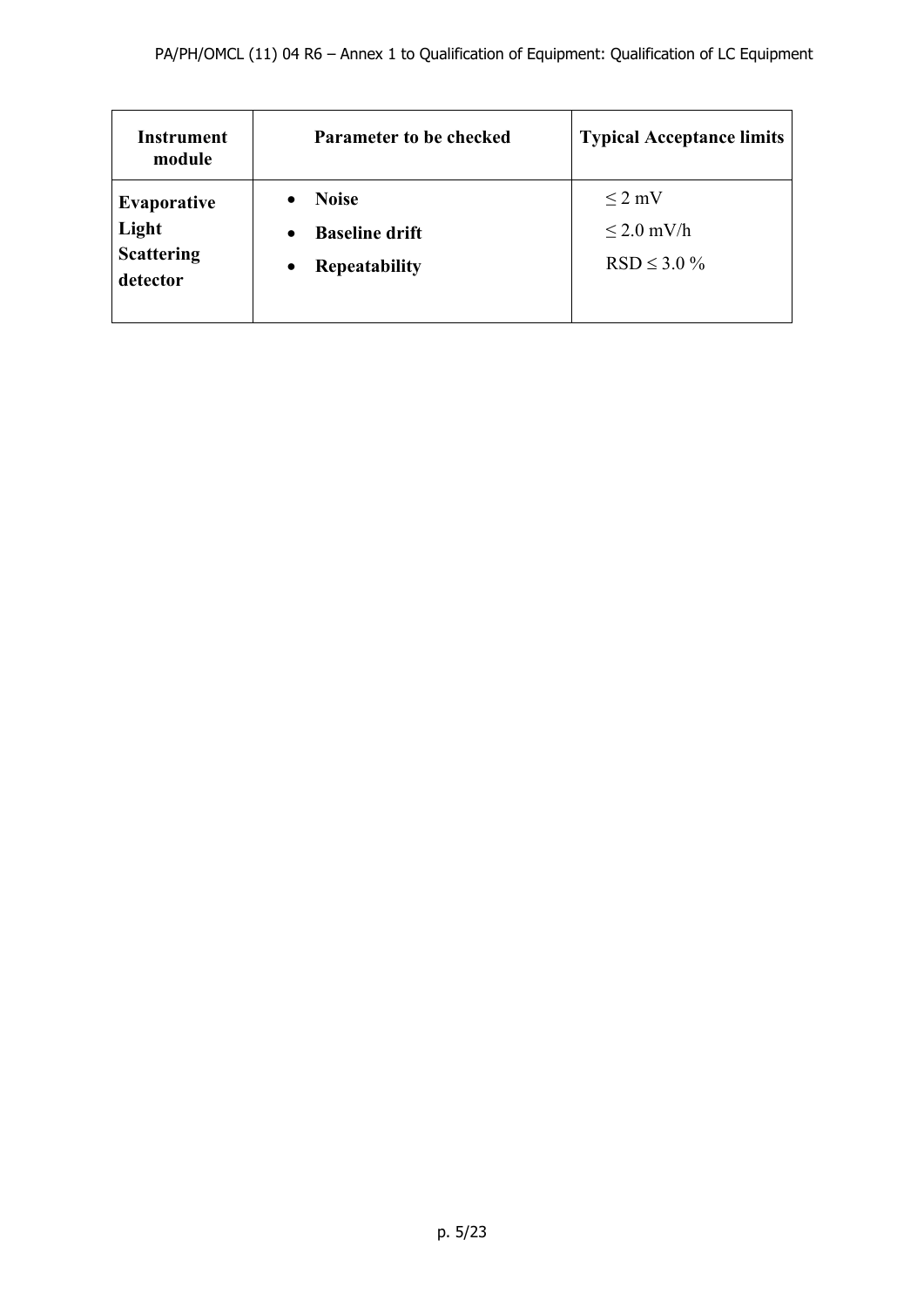# **TABLE II**

## **Level IV. In-use instrument checks**

# **Recommendations for LC instruments and related typical acceptance limits**

| Parameter to be checked                                                                                                                         | <b>Typical acceptance limits</b>                                                                                                                                                                                                                                                                         |
|-------------------------------------------------------------------------------------------------------------------------------------------------|----------------------------------------------------------------------------------------------------------------------------------------------------------------------------------------------------------------------------------------------------------------------------------------------------------|
| <b>System suitability</b>                                                                                                                       | According to Ph. Eur.<br>or MAH dossier<br>or validated in-house method                                                                                                                                                                                                                                  |
| Peak area precision (Assay,<br>$\bullet$<br>applicable to the main peak of the<br>analyte when not saturated)                                   | $RSD \le 1.5\%$<br>(min. 5 injections of test or reference sol.)<br>(unless otherwise prescribed in the system)<br>suitability of the method, e.g. specific<br>requirements from Ph. Eur. Chapter<br>2.2.46, Ph. Eur. Monographs, or MAH<br>dossiers)                                                    |
| <b>Peak area precision (Related</b><br>substances)                                                                                              | $RSD \le 5.0 \%$<br>(minimum 3 injection of the diluted<br>solution or reference solution used for<br>quantification)<br>(unless otherwise prescribed in the system<br>suitability of the method, e.g. specific<br>requirements from Ph. Eur. Chapter<br>2.2.46, Ph. Eur. monographs or MAH<br>dossiers) |
| <b>Retention time precision (applicable</b><br>$\bullet$<br>to the main peak of the standard<br>solution when not saturated)                    | $RSD \leq 2.0\%$<br>(min. 5 injections of test or reference sol.)                                                                                                                                                                                                                                        |
| <b>Carry-over (by comparing</b><br>consecutive injections of a standard<br>solution of the substance being<br>quantified and a blank injection) | $\leq 0.2 \%$ (Assay)<br>Below disregard limit<br>(Related substances)                                                                                                                                                                                                                                   |
| Signal/Noise ratio (to be applied for<br>related substances test only)                                                                          | According to Ph. Eur. 2.2.46.<br>(unless otherwise prescribed in Ph. Eur.)<br>monographs or MAH dossier)                                                                                                                                                                                                 |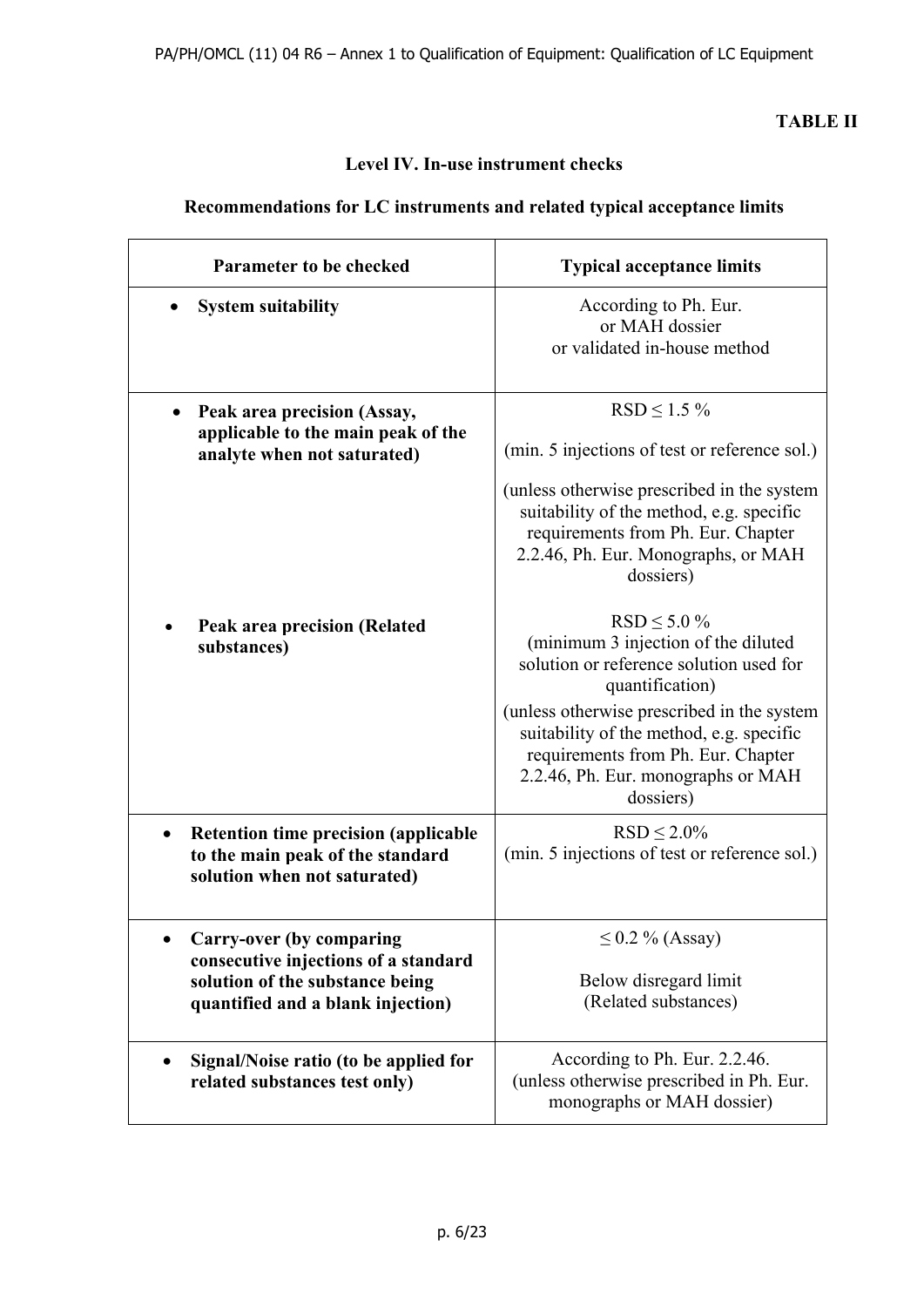## **ANNEX I**

## **Level III. Periodic and motivated instrument checks**

This Annex contains practical examples of procedures and their typical acceptance limits for several parameters to perform the Level III qualification of different modules of HPLC/UHPLC instruments.

In case more than one method is described for testing one parameter, method 1 or method 2 or method 3 can be used.

For qualification procedure, whenever a column is described, it can be considered to use a dedicated column.

## **SOLVENT DELIVERY SYSTEM**

The following tests are proposed for the periodic and motivated check of the HPLC solvent delivery system: flow rate and gradient test.

## **FLOW RATE ACCURACY and PRECISION**

*Method 1* 

*Materials:*  Beaker (capacity of 5-10 mL) or weighing vessel Calibrated thermometer Calibrated chronometer Calibrated analytical balance

*Settings:*  Mobile phase: degassed water for chromatography R Capillary e.g. 2000 x 0.12 mm capillary for back pressure Flow rate:

- HPLC system: 0.5 mL/min and 5.0 mL/min or maximum flow rate used
- UHPLC system: 0.2 mL/min and 2.0 mL/min or maximum flow rate used

If high-pressure mixing systems are installed, this test has to be done on each solvent channel.

## *Procedure:*

Set the flow rate at a desired level (at least test one flow rate, the lower operational level in use) and leave water to flow into the beaker or weighing vessel, previously weighed (empty). After a defined time (e.g. 5.0 min) weigh the beaker again containing the delivered water. Measure the temperature of the water used. Repeat the procedure at least 3 times. Calculate the volume delivered to the beaker and the flow rate:

 $V = m/\rho$ 

m............weight of water delivered in the measured time [g] ϱ………….density of water at actual temperature from table [g/mL]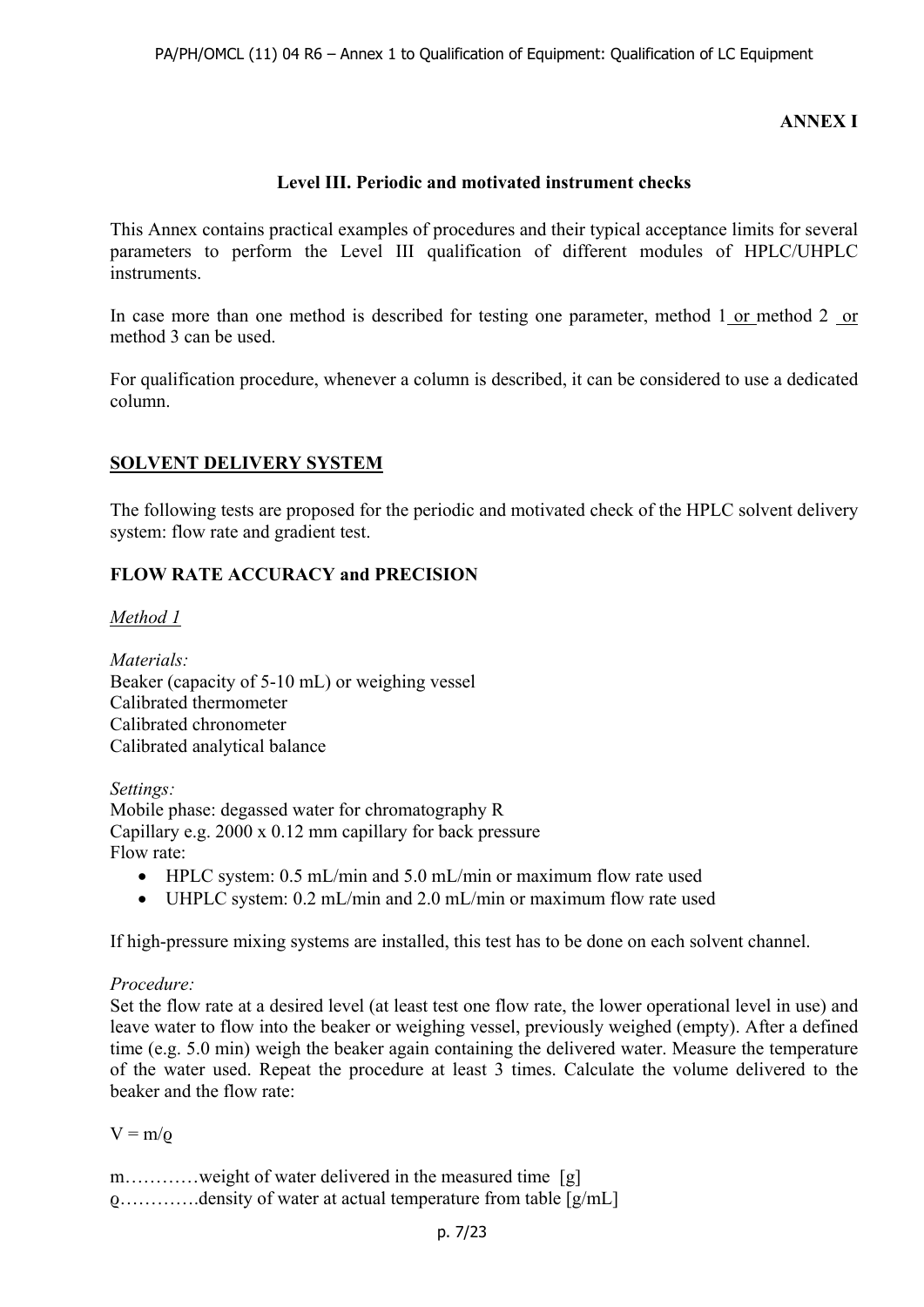*V* ............... volume delivered [mL]

 $f = V/t$ 

*f* ................. measured flow rate [mL/min] *t* ................. elapsed time [min] *V* ............... volume delivered [mL]

 $D = 100 * \frac{f - F}{F}$ 

*D* ............... deviation [%] *F* ............... nominal flow rate [mL/min] *f* ................. measured flow rate [mL/min]

*Method 2*  Use calibrated flow meter for determination of flow rate

## *Method 3*

*Materials:*  Use calibrated volumetric glassware e.g. flask of 5.0 or 10.0 mL class A Calibrated chronometer

*Settings:*  Mobile phase: degassed water for chromatography R Capillary e.g. 2000 x 0.12 mm capillary for back pressure Flow rate: For HPLC system: 0.5 mL/min and 5.0 mL/min or maximum flow rate used For UHPLC system: 0.2 mL/min and 2.0 mL/min or maximum flow rate used

If high-pressure mixing systems are installed, this test has to be done on each solvent channel.

*Procedure:*

Set the flow rate at an appropriate level and measure the time needed to fill the volumetric flask up to the mark. Record the time needed.

$$
f = \frac{V * 60}{t}
$$

*f* ................. measured flow rate [mL/min] *t* ................. elapsed time to fill up to mark [s] *V* ............... volume of the volumetric flask [mL]

$$
D = 100 * \frac{f - F}{F}
$$

*D* ............... deviation [%]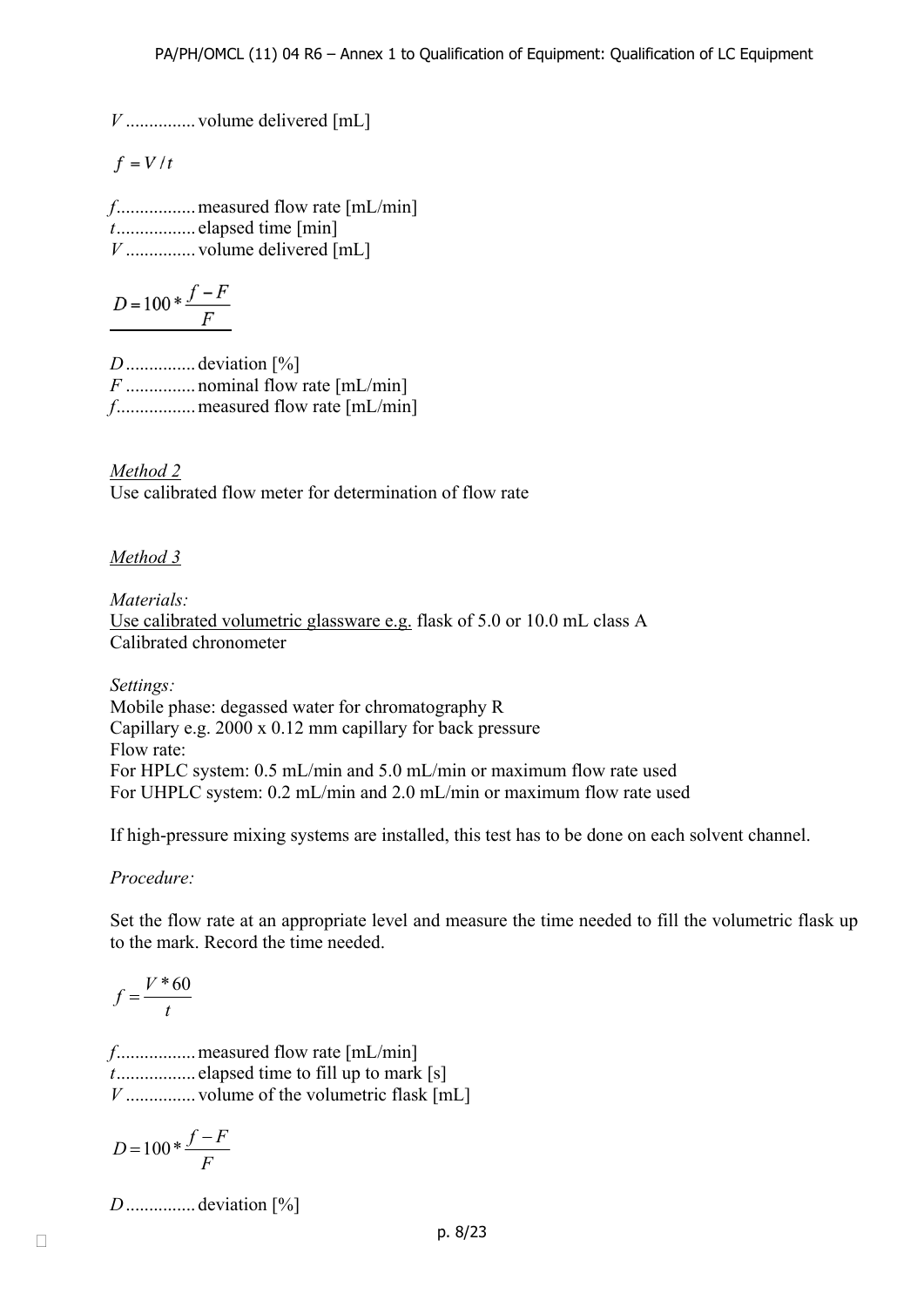*F* ............... adjusted flow rate [mL/min] *f* ................. measured flow rate [mL/min]

*Limits:*  Accuracy:  $HPLC: D \leq 5.0\%$  *UHPLC: D* ≤ 3.0%

Precision (HPLC and UHPLC): The relative standard deviation should be  $\leq 0.5$  %.

## **GRADIENT COMPOSITION ACCURACY AND RIPPLE**

*Settings:*  Capillary e.g. 2000 x 0.12 mm for back pressure Detection: 265 nm Mobile phase A: water for chromatography R Mobile phase B: water for chromatography R containing 0.5% acetone Flow rate: 1.0 mL/min

*Procedure:* 

The test is carried out in the following way by using a gradient program depending on the number of solvent channels and the configuration of the system:

A-B A-B and A-C A-C, A-B and B-D

| time [min] | % mobile phase A (water) | % mobile phase B<br>(water/acetone mixture) |
|------------|--------------------------|---------------------------------------------|
| 0.0        | 100                      | $\boldsymbol{0}$                            |
| 0.1        | 90                       | 10                                          |
| 10         | 90                       | 10                                          |
| 10.1       | 50                       | 50                                          |
| 20         | 50                       | 50                                          |
| 20.1       | 10                       | 90                                          |
| 30         | 10                       | 90                                          |
| 30.1       | $\boldsymbol{0}$         | 100                                         |
| 40         | $\boldsymbol{0}$         | 100                                         |
| 40.1       | 100                      | $\boldsymbol{0}$                            |

## **Table III - Example for A-B system configuration:**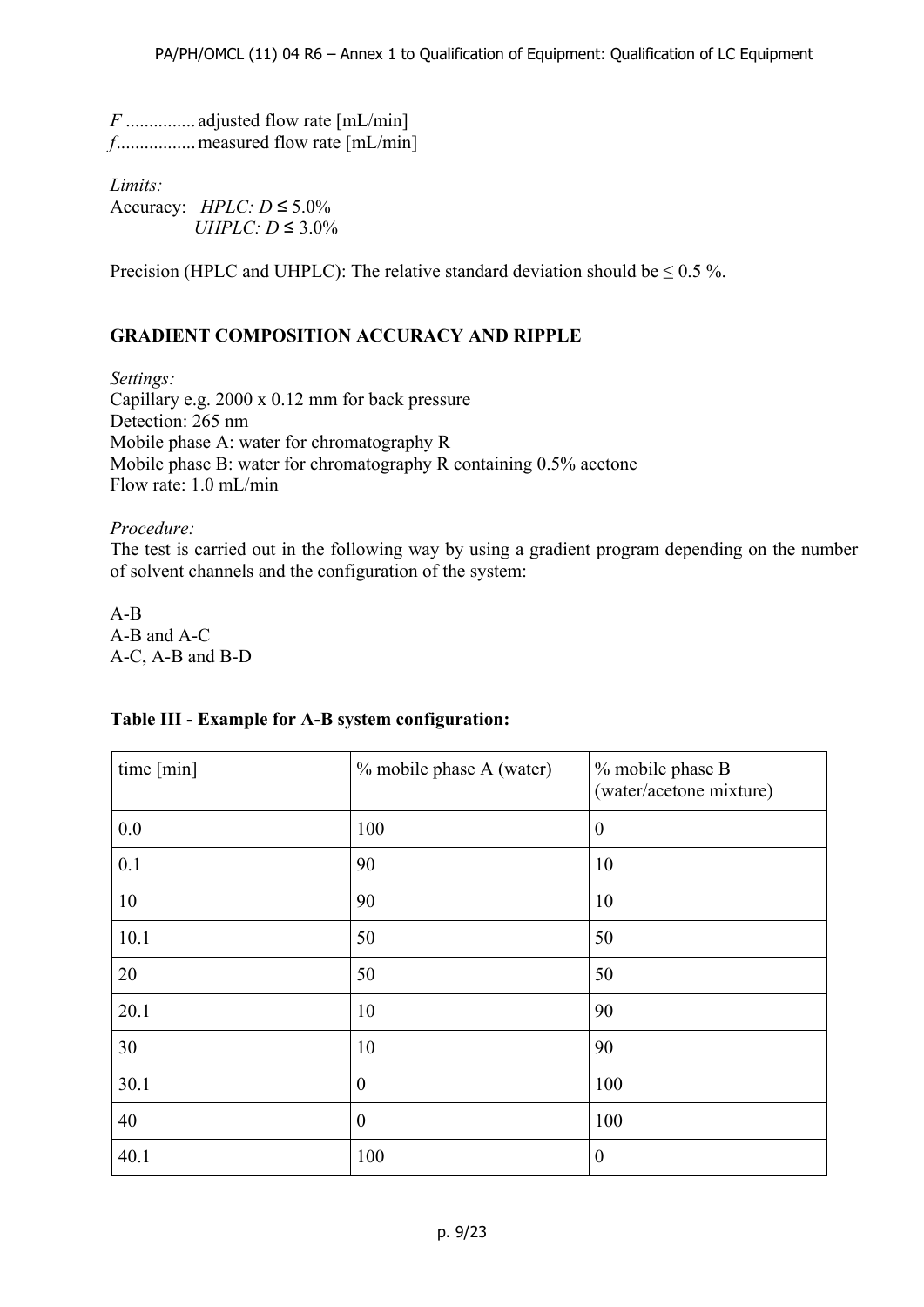Start the test by pumping water for at least 10 min to equilibrate the system.

The zero % value at the start of the test is the baseline. All steps are measured at the beginning of the horizontal part of the line either by software (as absorption units) or manually on the paper print using a ruler. The height of the 100% water/acetone mixture is used as *H* in the following calculation.

$$
\%H = 100 * \frac{h}{H}
$$

*%H* ............ calculated composition *h* ................ height of the measured line *H* ............... height of the 100% water/acetone mixture line (mobile phase B)

 $d = \frac{9}{6}H - G$ 

*d* ................ deviation *G* ................. nominal gradient composition [% water/acetone mixture = mobile phase B]

*Limits:* Accuracy:  $\pm 2.0 \%$ 

The ripple of the gradient composition is the percentage of noise of the 50 % line from the gradient program.

$$
\%R = 100 * \frac{N}{h_{50}}
$$

*%R* ............ ripple *h50* ............. height of the 50 % line *N* ............... height of the noise, i.e. the difference between the minimum and the maximum of the 50 % line measured during 1 minute in the linear region

*Limit:*  $\leq 0.2 \%$ 

## **INJECTOR**

Volume precision and carry-over are the tests proposed for the periodic and motivated check of the LC injector.

## **VOLUME PRECISION AND CARRY-OVER**

## *Method 1*

*Solutions:* 

Solvent A: water for chromatography R: methanol R (40:60 V/V) Reference solution (a): dissolve 15.0 mg methylparaben and 15.0 mg of propylparaben in solvent A and dilute to 100.0 mL with the same solvent. Reference solution (b): Dilute 1.0 mL of reference solution (a) to 10.0 mL with solvent A.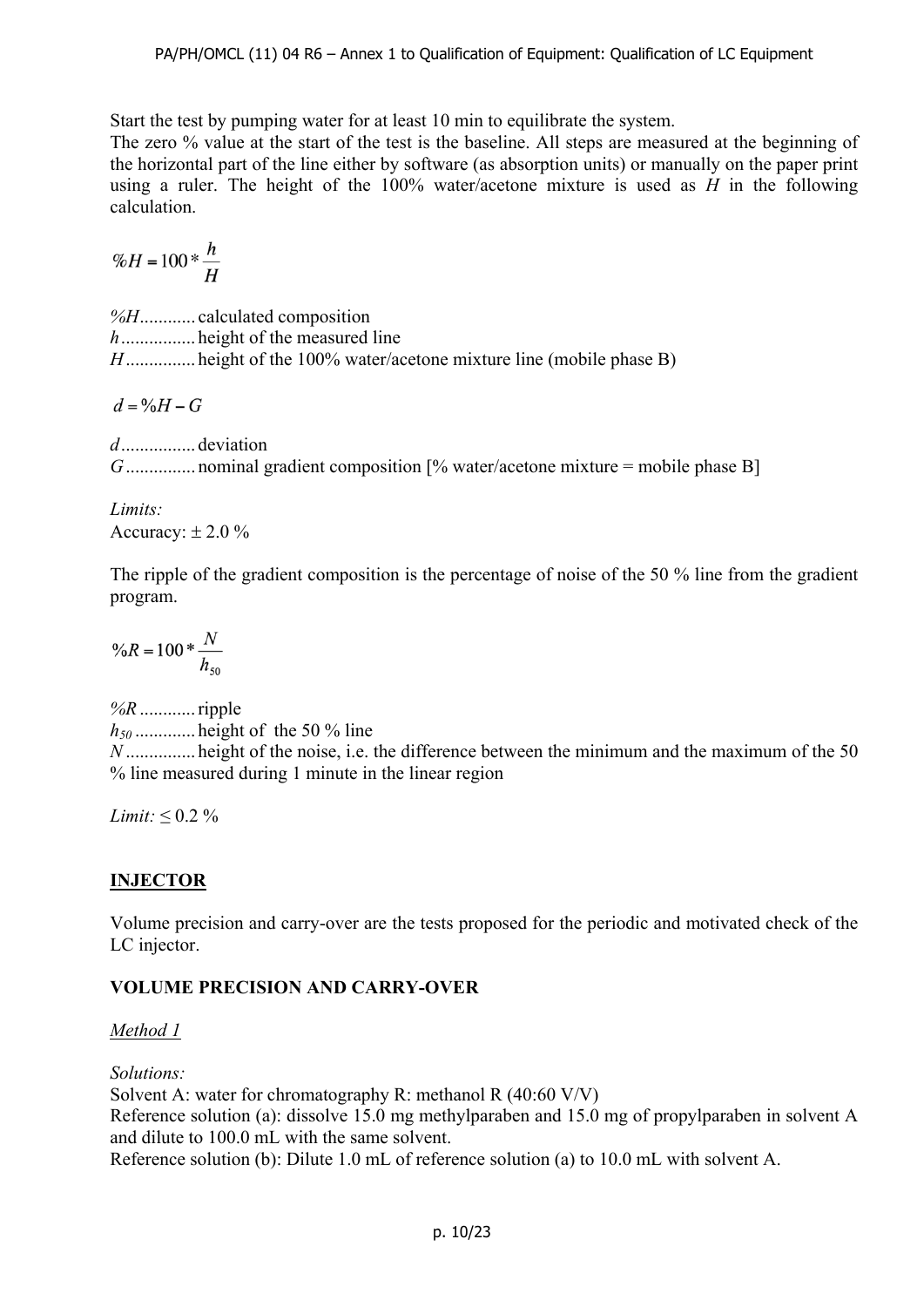*Settings:* 

Column: Lichrospher 100 RP8, 5  $\mu$ m, 125 x 4 mm, without pre-column or equivalent Mobile phase: water for chromatography R: methanol R (40:60 V/V) Flow rate: 1.0 mL/min Detection: 254 nm

Injection volume:

- $\bullet$  HPLC ("short pathway" flow-cell, for example 5 or 10 mm): 20  $\mu$ L
- UHPLC ("short pathway" flow-cell, for example 5 or 10 mm):  $10 \mu L$
- $\bullet$  HPLC/UPLC ("long pathway" flow-cell, for example 60 or 85 mm): 2  $\mu$ L

## *Procedure:*

Injection scheme:

- $-1$  x solvent A (blank injection 1)
- $-6x$  reference solution (b)
- $-1$  x reference solution (a)
- $-1$  x solvent A (blank injection 2)
- $-1$  x reference solution (b)

## $\overline{a}$

## *Limits:*

Repeatability of peak areas: The relative standard deviation of the peak areas of methylparaben and propylparaben in the chromatograms of the six consecutive injections of reference solution (b) should be  $\leq 1.0 \%$ 

Carry-over: The percentage of the peak area corresponding to propylparaben in the blank injection 2 does not exceed 2 % of the peak area of the propylparaben peak in the chromatogram obtained with reference solution (b) injected after the blank injection 2, this corresponds to 0.2 %

## *Method 2*

## *Solutions:*

Reference solution (a): 0.5 mg caffeine/mL water for chromatography R Reference solution (b): 50.0  $\mu$ g caffeine/mL water for chromatography R

## *Settings:*

Column: RP-18, 5 μm, 30-150 x 2.1- 4.6 mm Mobile phase: water for chromatography R: acetonitrile R (85:15 V/V) Oven temperature: 40 °C Flow rate: 1.0 mL/min (flow rate may be reduced according to column diameter) Detection: 273 nm

Injection volume:

- $\bullet$  HPLC ("short pathway" flow-cell, for example 5 or 10 mm): 20  $\mu$ L
- UHPLC ("short pathway" flow-cell, for example 5 or 10 mm):  $10 \mu L$
- $\bullet$  HPLC/UPLC ("long pathway" flow-cell, for example 60 or 85 mm): 2 µL

## *Procedure:*

Injection scheme:

- $-1$  x Mobile phase (blank injection 1)
- $-6x$  Reference solution (b)
- $-1$  x Reference solution (a)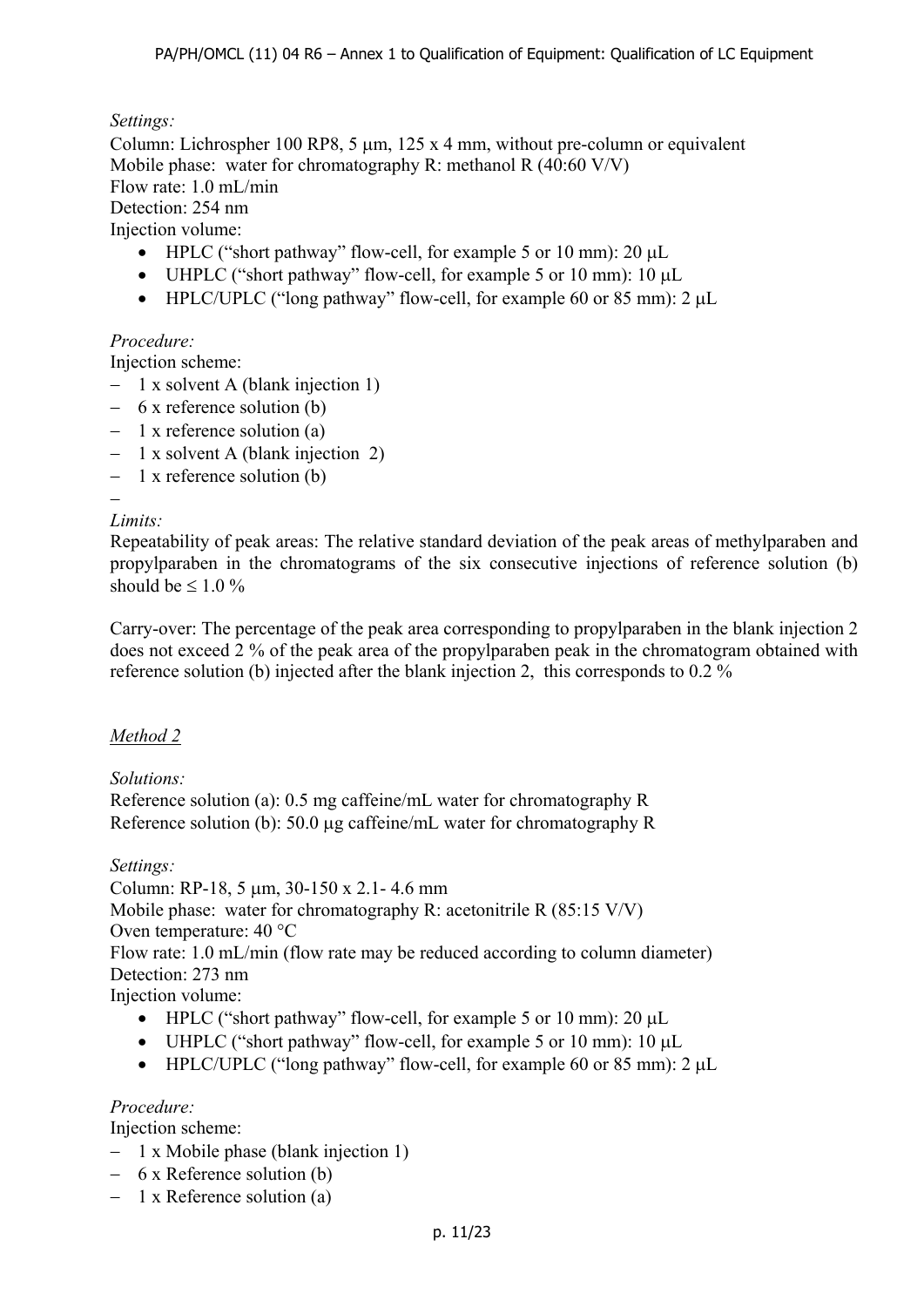- $-1$  x Mobile phase (blank injection 2)
- $-1$  x Reference solution (b)

#### *Limits:*

Volume precision: The relative standard deviation of the peak areas of caffeine in the chromatograms of the six consecutive injections of reference solution (b) should be  $\leq 1.0 \%$ 

Carry-over: The percentage of the peak area corresponding to caffeine in the blank injection 2 does not exceed 2 % the peak area of the caffeine peak in the chromatogram obtained with reference solution (b) injected after the blank injection 2, this corresponds to 0.2 %.

## **AUTOSAMPLER**

Thermostating accuracy can be tested in the frame of the periodic and motivated check of the autosampler.

#### **THERMOSTATING ACCURACY**

#### *Materials:*

Calibrated (electronic) thermometer with a suitable probe.

#### *Procedure:*

Select a temperature along the operational or required temperature range of the equipment

(e.g. the lowest point can be checked, for example  $+5^{\circ}$  C, or typical temperature used). Wait until the system is equilibrated.

By means of the calibrated thermometer, measure the actual temperature in the autosampler and compare it to the selected temperature. As an alternative procedure, fill a vial with water, wait until equilibration and measure the temperature of the water by using an appropriate probe. If applicable, repeat the measure from several points of the autosampler (mapping) following the instructions provided by the manufacturer.

#### *Limits:*

The actual temperature should be within  $\pm 3^{\circ}$ C with respect the selected temperature.

## **OVEN/COOLING DEVICE**

Thermostating accuracy and stability are the parameters tested in this example of periodic and motivated check of the oven/cooling device.

## **THERMOSTATING ACCURACY AND STABILITY**

#### *Materials:*

Calibrated thermometer.

#### *Procedure:*

1) Set the column oven temperature to 40 °C, wait about 30 minutes to equilibrate the system, put a calibrated thermometer into the oven and take 6 temperature readings at 4 minutes intervals.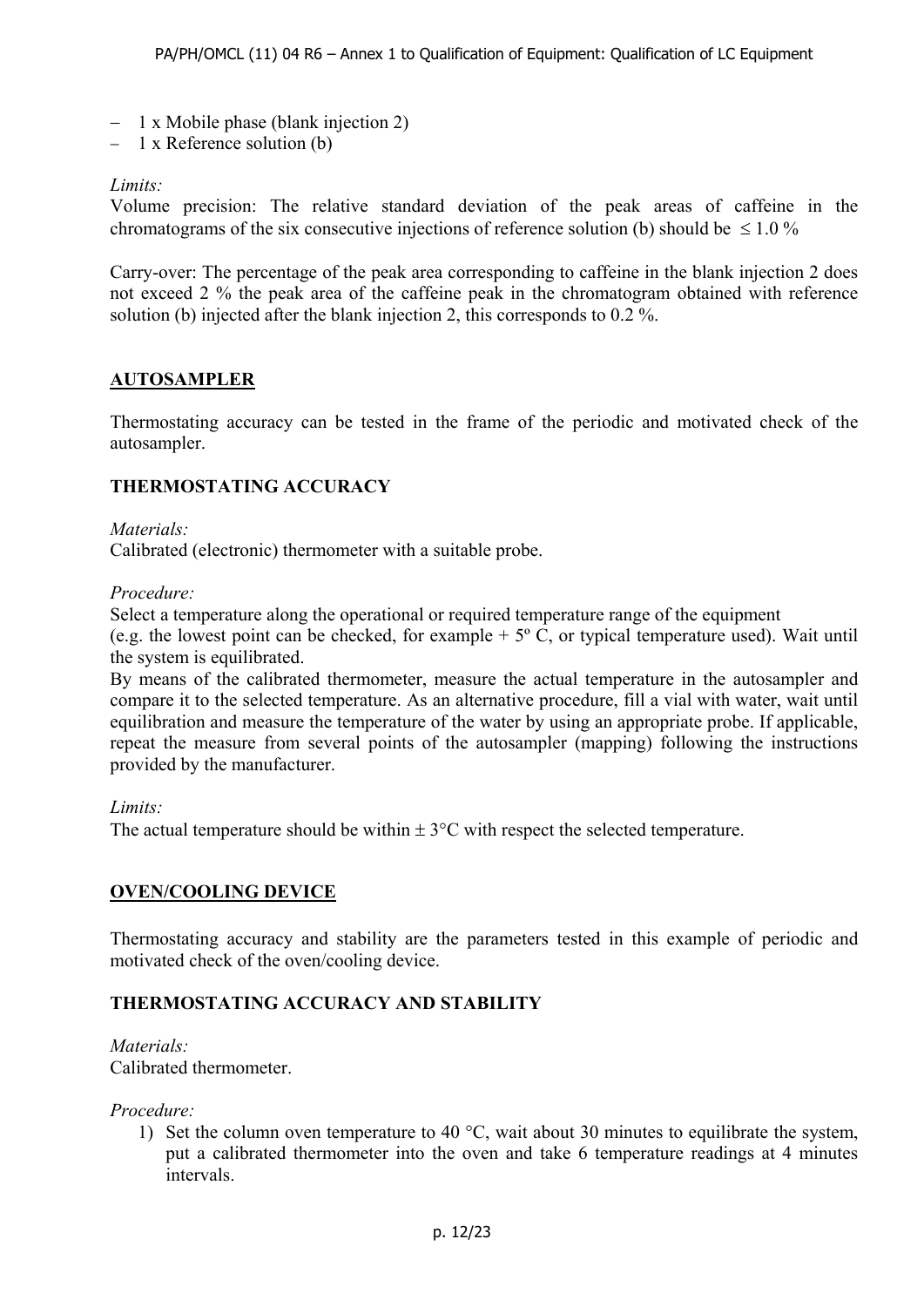2) If applicable, repeat this procedure setting the oven/cooler at other operational temperatures based on the working range of temperature of the equipment.

The accuracy is calculated as average of 6 temperature readings.

*Limits*:  $\pm$  2 °C

The stability is verified using the results obtained in the accuracy test. The stability is calculated for each temperature as the difference between the highest and the lowest temperature of the six readings.

*Limits*:  $\leq 1$  °C

## **MULTIWAVELENGTH DETECTOR**

The periodic and motivated check of the LC UV/visible and DAD detectors can be performed by testing the linearity, wavelength accuracy and drift.

## **LINEARITY**

*Solutions:*  Std. 1:  $0.5 \mu g/mL$  caffeine Std. 2:  $1.0 \mu g/mL$  caffeine Std. 3:  $5.0 \mu$ g /mL caffeine Std. 4:  $25.0 \mu$ g/mL caffeine Std. 5:  $50.0 \mu g/mL$  caffeine Std. 6: water for chromatography R (blank)

For example, prepare a stock solution (Std. 0) by weighing about 10.0 mg of caffeine and fill up to 20.0 mL with water for chromatography R (dissolve using sonication or mix). Dilute this solution, for example following the subsequent scheme:

Std. 5: dilute 10.0 mL of stock solution to 100.0 mL Std. 4: dilute 5.0 mL of stock solution to 100.0 mL Std. 3: dilute 1.0 mL of stock solution to 100.0 mL Std. 2: dilute 10.0 mL of Std. 3 to 50.0 mL Std. 1: dilute 10.0 mL of Std. 3 to 100.0 mL

Use water for chromatography R to dilute.

*Settings:*  Column: suitable column or capillary (e.g. RP 18) Mobile phase: acetonitrile R: water for chromatography R (15:85 V/V) Oven temperature: 40 °C

Flow rate:

- $\bullet$  HPLC 1.0 mL/min
- UHPLC 0.5 mL/min (or appropriate flow rate based on instrument specifications/operational use)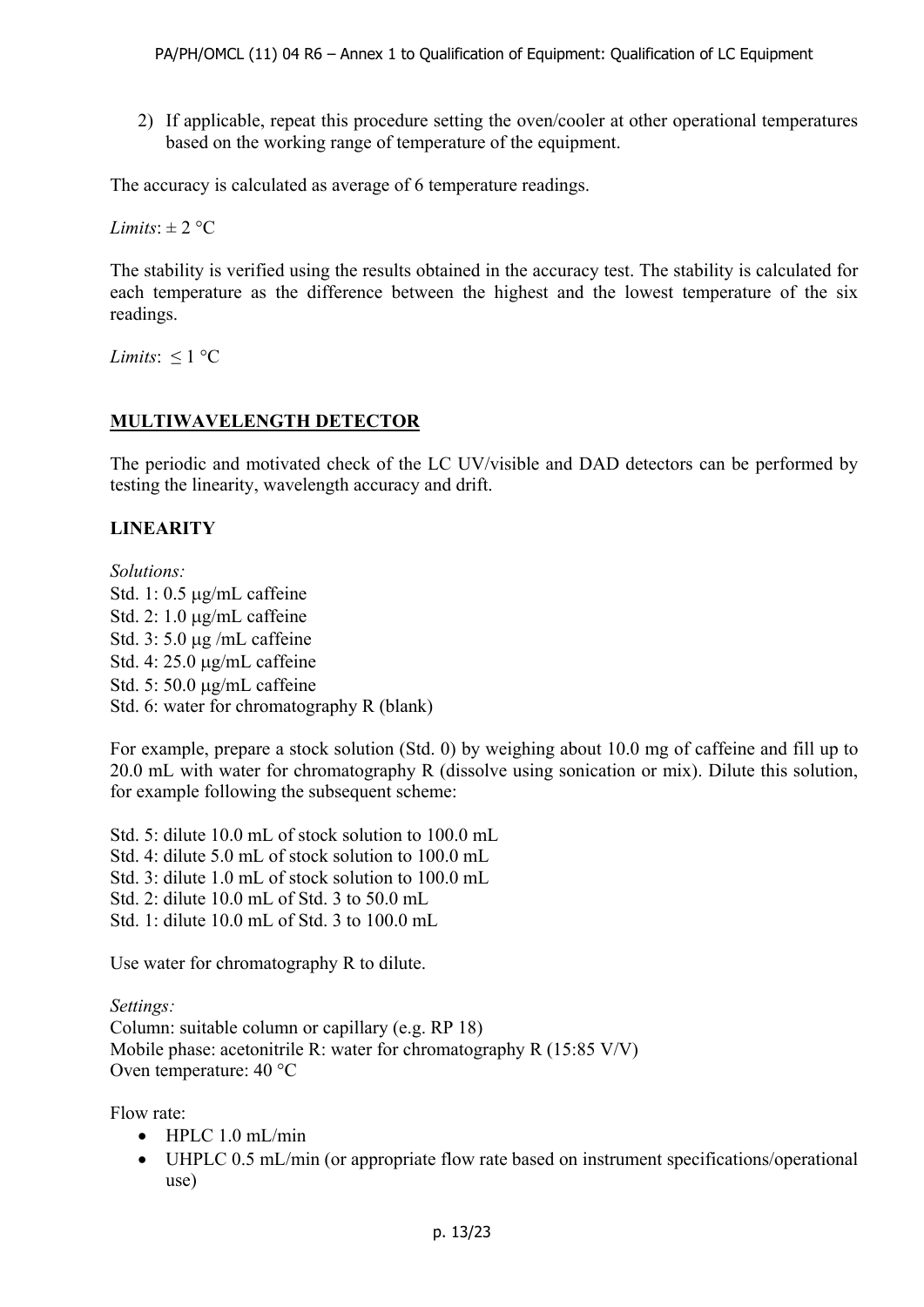Detection: 273 nm Injection volume:

- $\bullet$  HPLC ("short pathway" flow-cell, for example 5 or 10 mm): 20  $\mu$ L
- UHPLC ("short pathway" flow-cell, for example 5 or 10 mm):  $10 \mu L$
- $\bullet$  HPLC/UPLC ("long pathway" flow-cell, for example 60 or 85 mm): 2 L (or appropriate volume based on instrument specifications/operational use)

*Procedure:* 

Injection scheme:

2 x blank 1 x Std. 1 1 x Std. 2 1 x Std. 3 1 x Std. 4 1 x Std. 5

*Limits*:  $r^2 > 0.9990$ 

Remark: As this test employs different test solutions to be injected, it covers also the check of correct positioning of vials in the autosampler.

## **WAVELENGTH ACCURACY**

Wavelength accuracy (and related adjustment) can be carried out by built-in test procedures, following instructions of the instrument manual/manufacturer. In all other cases use the procedure described below.

*Solutions:*  Caffeine Std. 5 from the linearity testing

#### *Settings:*

Use the operational conditions described under linearity testing except for detection.

#### *Procedure:*

Inject the caffeine solution and record the spectrum by scanning from 190 to 290 nm (1 nm incremental steps, whenever possible). The maxima are at 205 nm and 273 nm, the minimum at 245 nm.

*Limits*:  $\pm 2$  nm

#### **DRIFT**

Typically drift verification is carried out by built-in test procedures. Follow the instructions of the instrument manual/manufacturer.

*Limits*: according to manufacturer.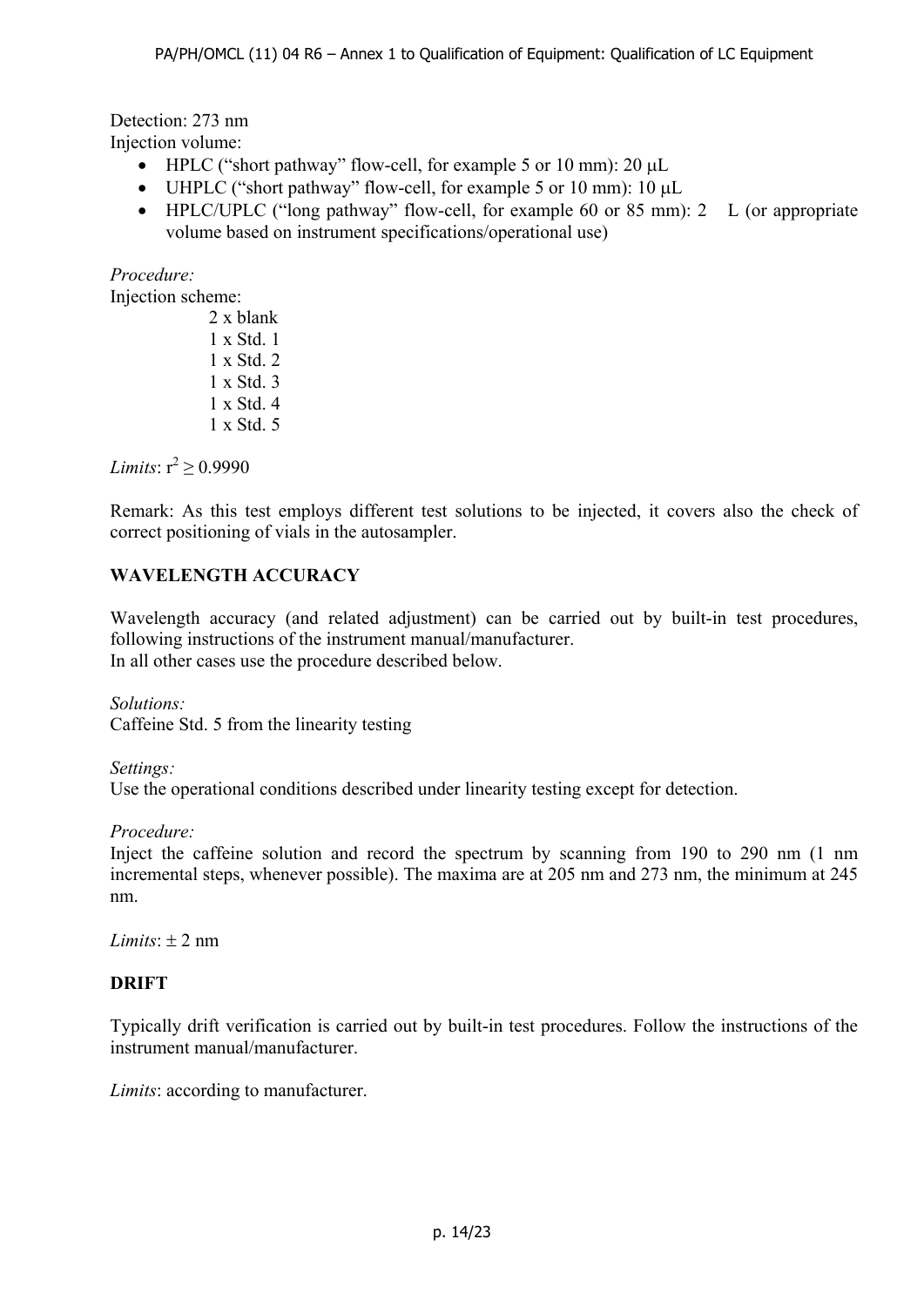## **FLUORESCENCE DETECTOR**

The following three parameters are proposed for the performance of the periodic and motivated check of the LC fluorescence detector:

## **WAVELENGTH ACCURACY FOR EXCITATION**

*Method*:

Rinse and fill the measuring cell with de-ionized water Adjust the excitation wavelength to 350 nm and emission wavelength to 397 nm. Measure the excitation spectrum.

*Limits for excitation maximum*:  $350 \pm 3$  nm

## **WAVELENGTH ACCURACY FOR EMISSION**

*Method*: Rinse and fill the measuring cell with de-ionized water Adjust the excitation wavelength to 350 nm and emission wavelength to 397 nm. Measure the emission spectrum.

*Limits for emission maximum*:  $397 \pm 3$  nm

## **SIGNAL TO NOISE RATIO**

*Method*:

Rinse and fill the measuring cell with de-ionized water.

Set-up the excitation wavelength at 350 nm and the emission wavelength at 397 nm.

The signal is acquired over a total of 23 minutes. At 20.30 minutes the emission wavelength is switched to 450 nm.

The signal is measured at the maximum wavelength of Raman band (i.e. 397 nm for 350 nm excitation) and the noise in a region (450 nm) where no Raman signal is present. Signal-to-noise is calculated dividing the height of the Raman band divided by the noise.

*Limits*: Signal to noise  $\geq 400$ 

#### **ELECTROCHEMICAL DETECTOR**

There are several types of electrochemical detectors available from different manufacturers, based on amperometry, coulometry or conductivity method of detection.

#### *Amperometric detector*

#### **DRIFT AND NOISE**

*Settings:*  Cell potential of a dummy cell: 800 mV Rise time filter: 0.1 s Range: 0.1 nA Temperature: 30 °C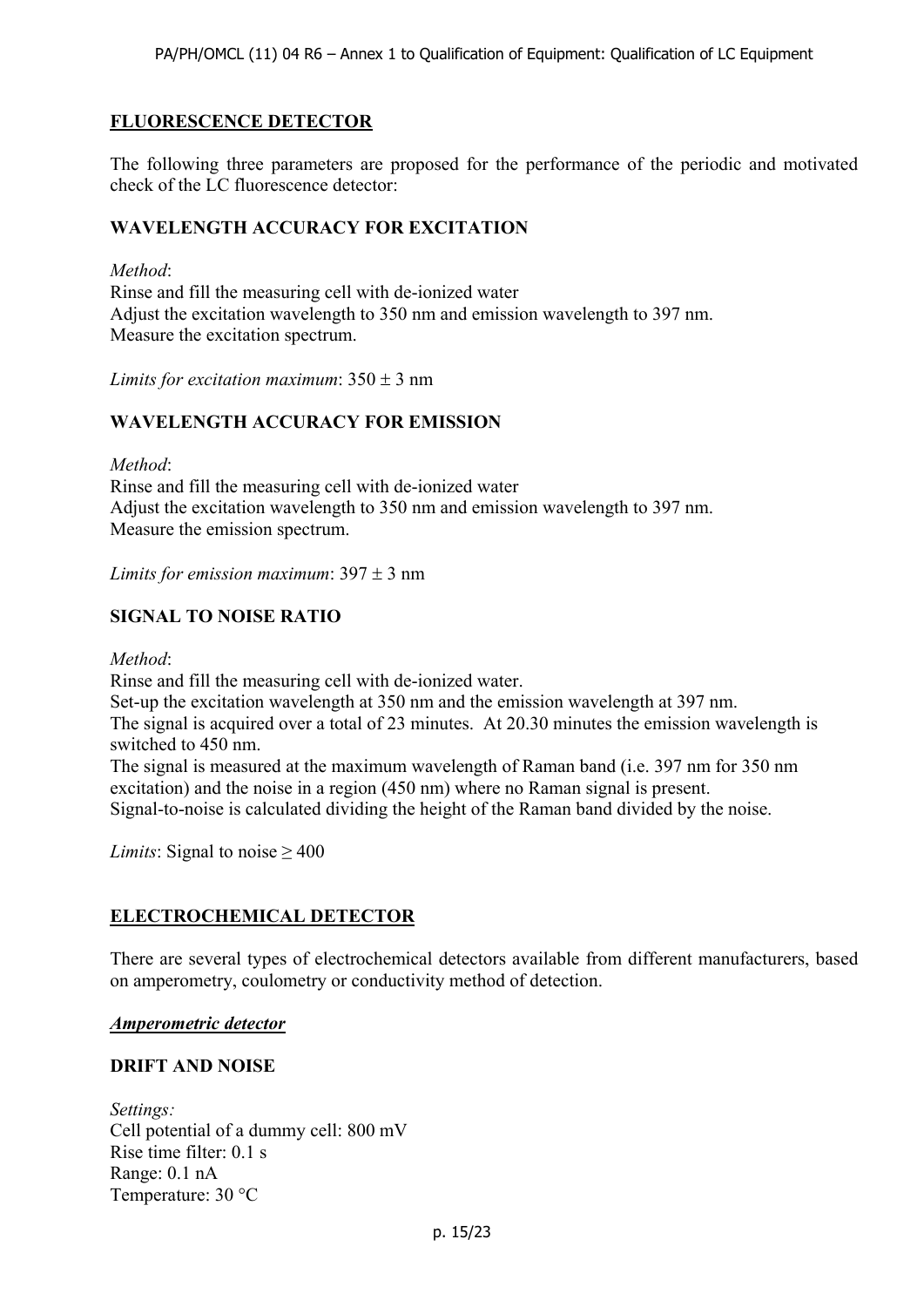*Procedure:*  Drift: Measure the electric current and subtract 2.67 nA (theoretical value) Noise: Measure the noise over a period of 5 minutes

*Limits:*  Drift (cell current):  $\leq 8$  pA/h Noise of the signal:  $\leq$  2 pA or 20 mV

#### *Integrated amperometric detector*

## **DRIFT AND NOISE**

Noise: Read the signal every minute.

*Settings:*  Pressure: ≥1000 psi Flow: 1.0 mL/min Restriction capillary: PEEK, 150 cm x 0.13 mm Column: CarboPac PA1 Guard Eluent: 50 mM NaOH, filtered through 0.2 µm Nylon, degassed Detector settings: Waveform "Amino Acids" (pH, Ag, AgCl Reference) Run time: 20 min

*Limits:*  Drift:  $\leq 1250$  pC/20 min Noise:  $\text{MW}_{20\text{read outs}}$  < 160 pC

## **LINEARITY**

*Solutions:* 1, 2, 4, 8, and 10 µM of Threonine in water for chromatography R

*Settings:*  Pressure: ≥1500 psi Flow: 0.25 mL/min Restriction capillary: PEEK, 150 cm x 0.13 mm Column: CarboPac PA1 Guard 2 mm Eluent: 50 mM NaOH, filtered through 0.2 µm Nylon, degassed Detector settings: Waveform "Amino Acids" (pH, Ag, AgCl Reference) Duration/run time: 3 min Injection volume 25µL

Limits:  $r^2 \ge 0.999$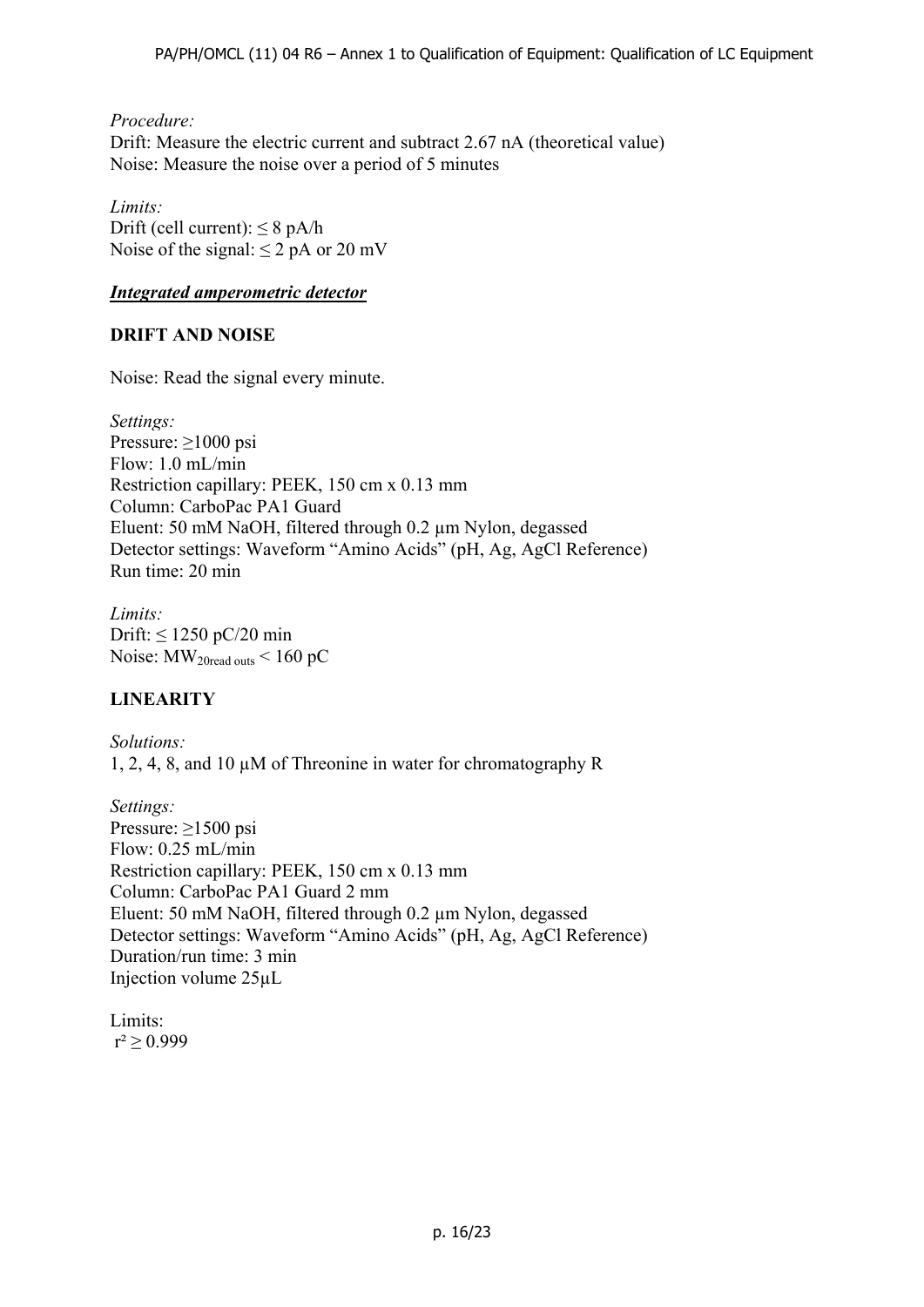## *Conductivity detector*

## **DRIFT AND NOISE**

Pure water is pumped through the detector cell at 1.0 mL/min. Measure the baseline noise over an appropriate period.

*Limits:*  Noise:  $\leq 2 \text{ nS}$ Drift:  $\leq 20$  nS/h

## **LINEARITY**

*Solutions:* 5, 10, 25, 50 and 100 ppm solutions of Nitrate in water for chromatography R.

*Settings:* Column: Backpressure loop Eluent: Deionized water Flow rate: 1.0 mL/min

*Limits:*  $r^2 \ge 0.999$ 

## *Coulometric detection*

Follow the manufacturer instructions.

## **REFRACTIVE INDEX DETECTOR**

Signal to Noise ratio, drift over time and linearity are the parameters proposed for the periodic and motivated check of the RI (refractive index) detector.

## **SIGNAL TO NOISE RATIO**

*Method 1* 

*Solutions:* 

D-fructose solution at 4.0 mg/mL (e.g. dilute 200.0 mg fructose in 20 mL with water for chromatography R, add 25 mL acetonitrile R and dilute to 50.0 mL with water for chromatography  $R)$ 

*Settings:* Column: Spherisorb NH<sub>2</sub>, 5  $\mu$ m, 250 x 4.6 mm or equivalent Oven temperature: 38 °C Cell temperature: 35 °C Flow rate: 1.0 mL/min Injection volume: 20 µL Mobile phase: 0.253g sodium dihydrogen phosphate R in 220 mL of water for chromatography R and 780 mL of acetonitrile R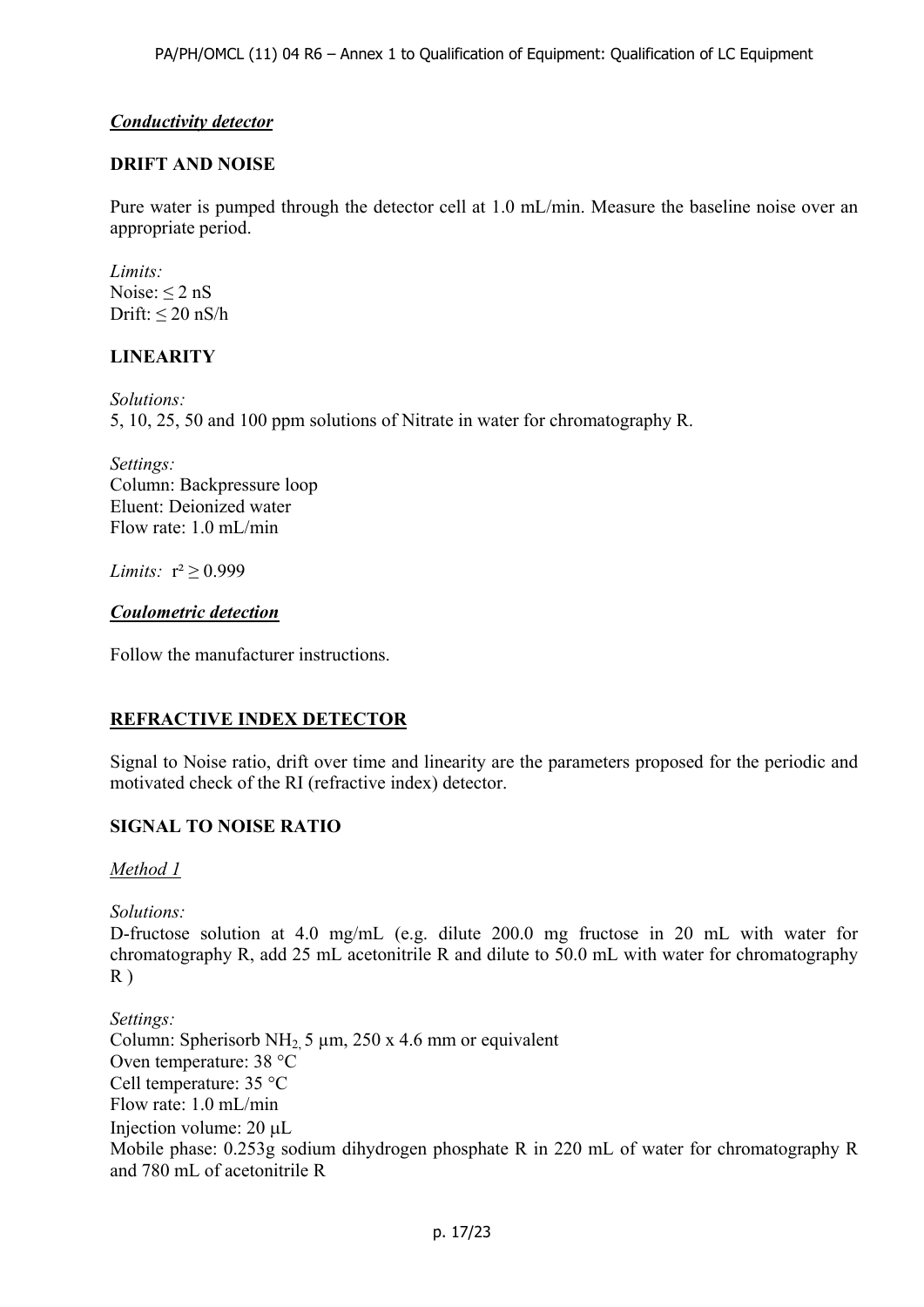#### *Procedure:*

After equilibration, inject three times a blank solution of mobile phase over a run time where the system is stable. Measure the baseline noise over an appropriate period. The baseline noise is accepted if the mean height of the three replicates is  $\leq 1000 \mu V$ .

To calculate the signal to noise ratio, inject three times a solution of fructose at 0.4 mg/mL and calculate the mean of the three replicates.

*Limits*:  $S/N \ge 10$ 

*Method 2* 

*Solutions:*  Saccharose solution at 0.1 mg/mL in water for chromatography R. Water for chromatography R (blank)

*Settings:* 

Column: Atlantis dC18, 5  $\mu$ m, 150 x 4.6 mm or equivalent Mobile phase: water for chromatography R Oven temperature: 40 °C Flow rate: 1.0 mL/min Injection volume: 10 µL

#### *Procedure:*

After equilibration, inject three times a blank solution (mobile phase) over a run time where the system is stable. Measure the baseline noise over an appropriate period.

To calculate the signal to noise ratio, inject three times standard solution and calculate the mean of the two replicates.

*Limits*:  $S/N \ge 10$ 

## **DRIFT OVER TIME**

*Procedure:* 

Calculate the slope of the signal within the specified range within a defined time range (e.g. 60 minutes).

*Limits:*  $+0.1$  mV/min

Alternatively, the limits can be expressed in RI/min or in % of full scale of the selected range, following manufacturer methods/specifications.

## **LINEARITY**

*Method 1* 

#### *Solutions:*

Appropriately dilute the stock solution of D-fructose at concentration of 4.0 mg/mL to obtain minimum 5 diluted solutions in a range from 0.4 to 2.0 mg/mL, for example: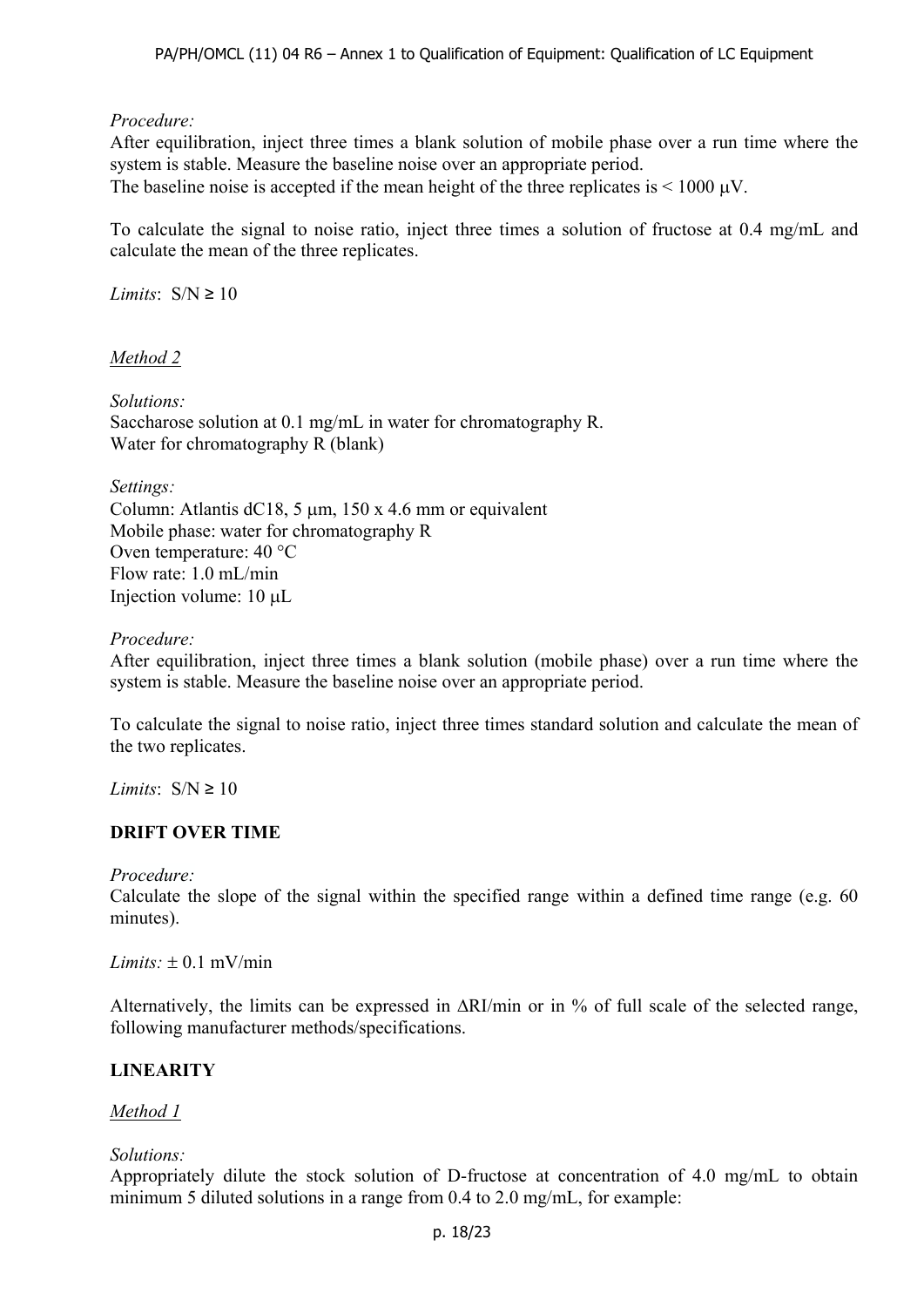Std. 1: 2.0 mg/mL D-fructose Std. 2: 1.6 mg/mL D-fructose Std. 3: 1.2 mg/mL D-fructose Std. 4: 0.8 mg/mL D-fructose Std. 5: 0.4 mg/mL D-fructose

Use water for chromatography R to dilute.

## *Settings:*

Apply the same conditions as described for signal-to-noise ratio testing.

## *Procedure:*

After equilibration, inject each diluted solution once (starting from the more diluted) and the blank. Integrate the peak corresponding to D-fructose and calculate the linearity of response by linear regression mode.

*Limits*:  $r^2 \ge 0.9950$ 

## Method 2

*Solutions:*  Appropriately dilute a stock solution of saccharose to obtain for example:

Std. 1: 50.0 mg/mL saccharose Std. 2: 20.0 mg/mL saccharose Std. 3: 10.0 mg/mL saccharose Std. 4: 5.0 mg/mL saccharose Std. 5: 1.0 mg/mL saccharose

Use water for chromatography R to dilute.

## *Settings:*

Follow conditions given in method 2 for signal-to-noise ratio testing.

## *Procedure:*

Follow instructions given in procedure for method 1. Integrate the peak corresponding to saccharose and calculate linearity of response by linear regression mode.

*Limits*:  $r^2 > 0.9950$ 

## **CIRCULAR DICHROISM DETECTOR**

The following tests are proposed to perform the periodic and motivated check of CD (circular dichroism) detector.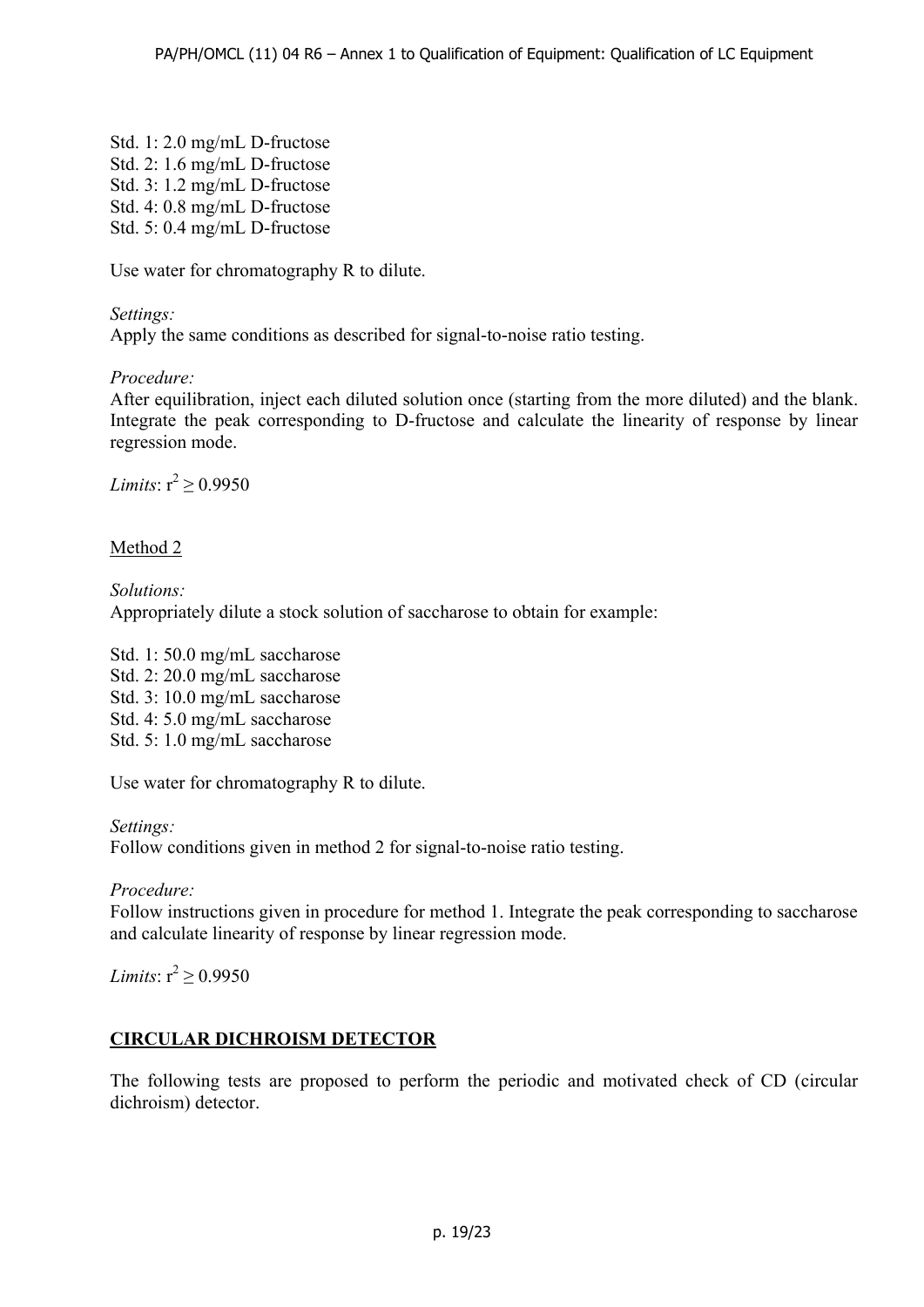## **LINEARITY AND SIGNAL TO NOISE RATIO**

#### *Solutions:*

Reference solution (a): dissolve 25.0 mg D (-) pantolactone in 50.0 mL of water Reference solution (b): dilute 2.0 mL of reference solution (a) to 10.0 mL Reference solution (c): dilute 4.0 mL of reference solution (a) to 10.0 mL Reference solution (d): dilute 6.0 mL of reference solution (a) to 10.0 mL Reference solution (e): dilute 8.0 mL of reference solution (a) to 10.0 mL Reference solution (f): dilute 0.5 mL of reference solution (b) to 25.0 mL

Use water for chromatography R to dilute.

*Settings:* 

Column: C18, 5 µm, 150 x 4.0 mm Mobile phase: acetonitrile R : water for chromatography R  $(10:90 \text{ V/V})$ Flow: 1.0 mL/min Detection: 225 nm Injection volume:  $20 \mu L$ 

*Procedure:* 

Check the linearity of CD- and UV-signal of D(-) pantolactone reference solution (a), (b), (c), (d), (e).

Measure the noise of the CD-signal of reference solution (f) between  $0 - 10$  min.

- Calculate the absolute amount  $(\mu g)$  in the cell
- Calculate the signal-to-noise ratio  $(S/N)$  for 0.01  $\mu$ g in the cell
- Calculate the sensitivity with the calculated S/N and the specified  $S/N = 2$  $(0.01 \times 2 / \text{ S/N} \text{ calculated})$

*Limits:* 

Linearity: The linearity of the calibration line obtained with reference solution (a), (b), (c), (d), (e) should be  $r^2 \ge 0.9950$ Signal-to-noise ratio:  $> 1.0$ 

## **DRIFT OVER TIME**

#### *Settings:*

Column: C18, 5 μm, 150 x 4.0 mm Mobile phase: acetonitrile R: water for chromatography R (10:90 V/V) Flow: 1.0 mL/min Detection: 290 nm Injection volume:  $20 \mu L$ 

## *Procedure*:

Inject water and stop the flow after 5 minutes. Measure the CD-signal for 1 hour. Measure with the cursor the drift of the baseline between 5 and 65 min.

*Limits*:  $\leq 0.1$  mdeg/h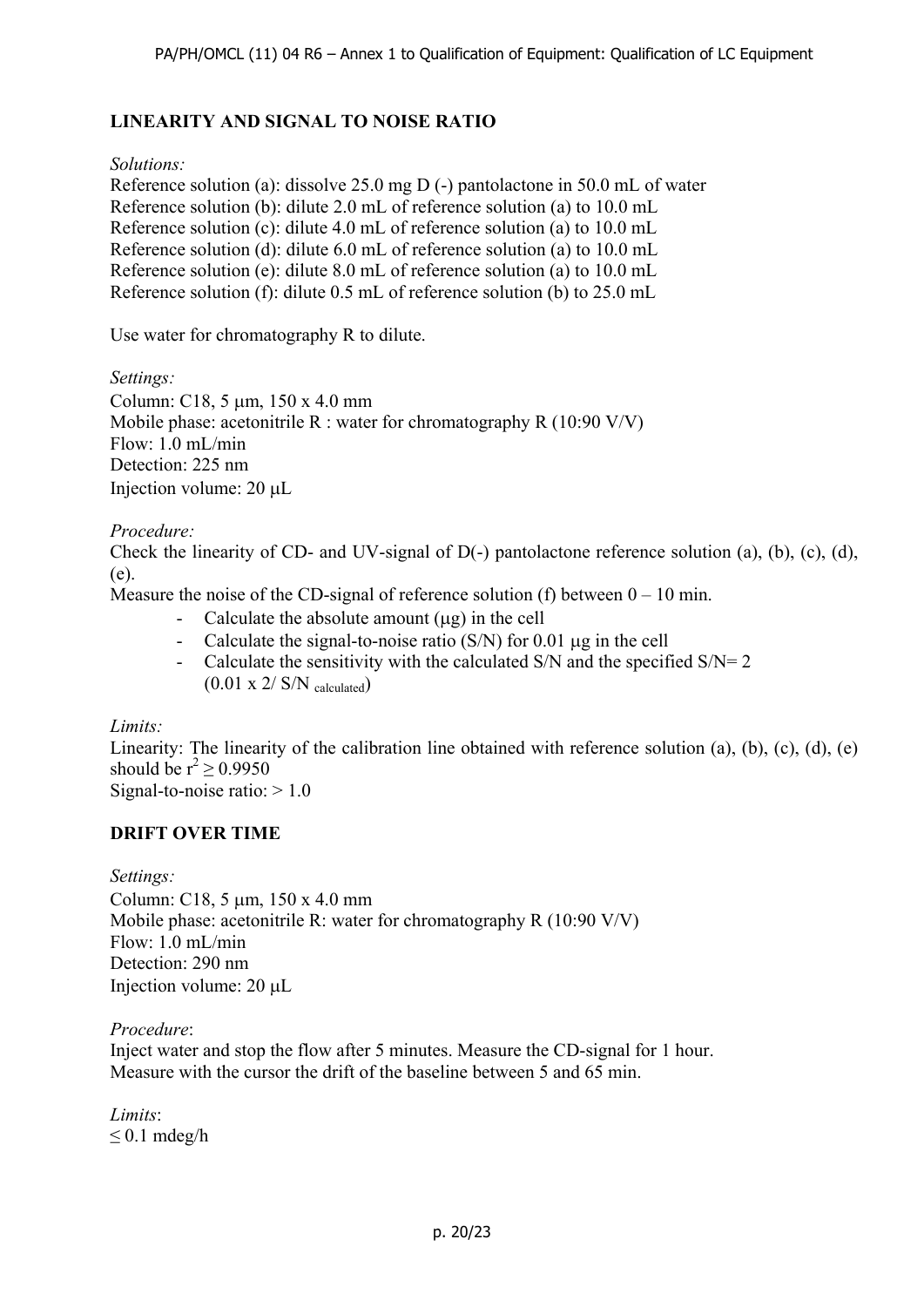## **SPECTRA COMPARISON**

#### *Solutions:*

Reference solution (a): dissolve 5.0 mg dexamethasone in 10.0 mL of mobile phase

#### *Settings:*

Column: C18, 5 um, 150 x 4.0 mm Mobile phase: acetonitrile R : water for chromatography R  $(40:60 \text{ V/V})$ Flow: 1.0 mL/min Detection: 230 nm Injection volume:  $20 \mu L$ 

#### *Procedure*:

Compare the maxima/minima obtained at the Installation of the detector (see table).

| CD max           | CD min           | UV max   |
|------------------|------------------|----------|
| $222 \text{ nm}$ | $224$ nm         | $236$ nm |
| $230 \text{ nm}$ | $252 \text{ nm}$ |          |
| 284 nm           |                  |          |

*Limits:*

The maxima and minima may not differ more than  $\pm 4$  nm.

## **CHARGED AEROSOL DETECTOR**

The following tests are proposed to perform the periodic and motivated check of the Charged Aerosol Detector (CAD) coupled with liquid chromatography instrument.

## **BASELINE NOISE, LARGEST RANDOM SPIKE AND BASELINE DRIFT**

*Settings:*  Column: Suitable column or capillary (e.g. RP18) Mobile phase: methanol R1: water for chromatography R (20:80 V/V) Flow rate: 1.0 mL/min Nebulizer temperature: 25 °C Gas pressure: 35 psi

*Procedure:*

Record the baseline during a run time of 30 minutes. Measure the peak-to-peak noise observed in a 5 minutes window taken in a region of the chromatogram free from random spikes and taken from the last 15 minutes of the chromatogram. Determine the baseline drift observed in the last 15 minutes of the chromatogram.

*Limits:*  Baseline noise  $\leq 0.04$  pA (or 0.4 mV) Largest random spike  $\leq 0.2$  pA (or 2 mV)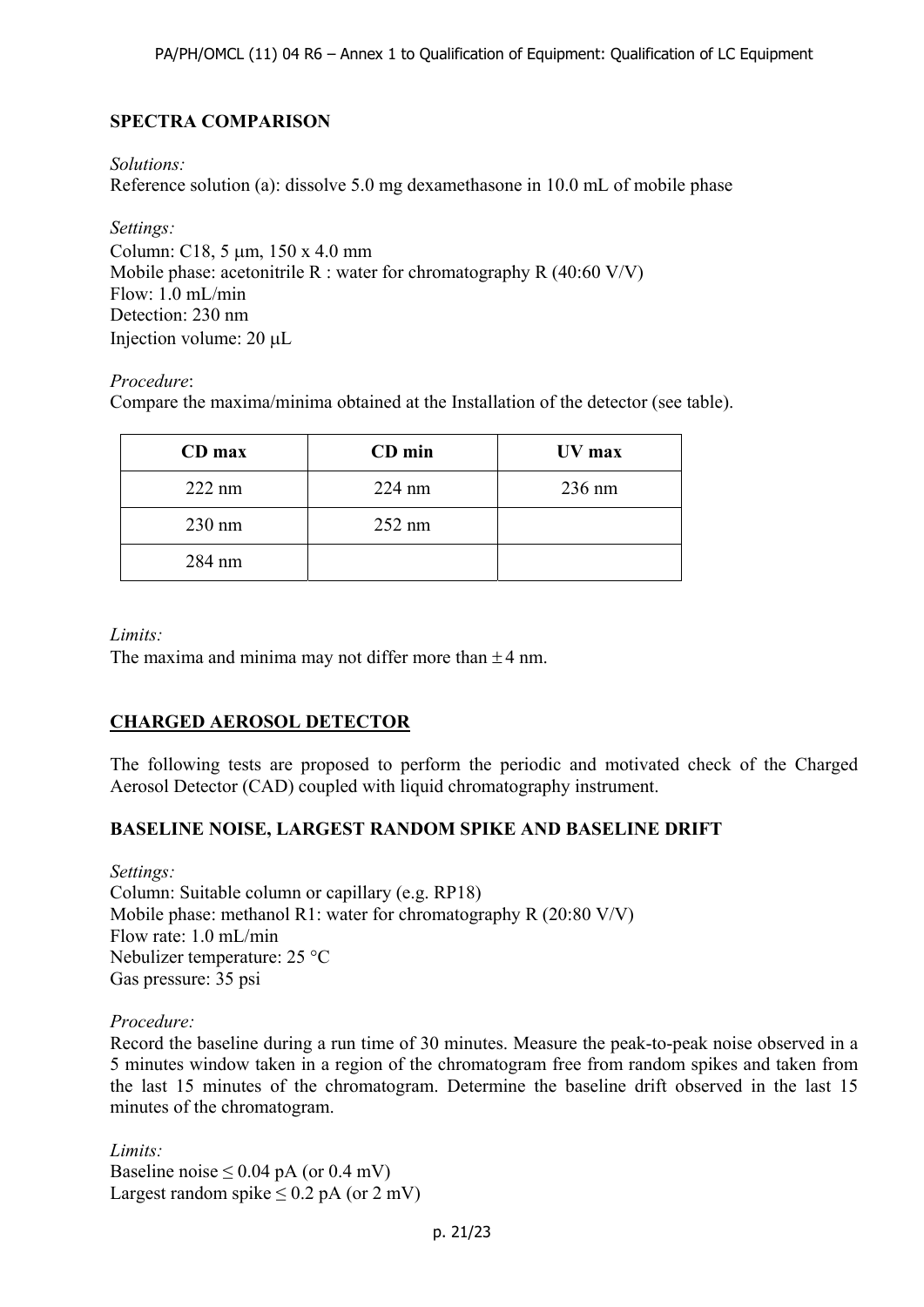Baseline drift  $\leq 0.04$  pA/min (or 0.4 mV/min)

## **REPEATABILITY AND SIGNAL TO NOISE RATIO**

*Solution:*  Caffeine solution at 25.0 µg/mL in water for chromatography R

*Settings:*  Column: Suitable column or capillary (e.g. RP18) Mobile phase: methanol R1: water for chromatography R (20:80 V/V) Flow rate: 1.0 mL/min Injection volume: 10 µL Nebulizer temperature: 25 °C Gas pressure: 35 psi

*Procedure:*  Inject 6 times 25.0 µg/mL caffeine solution.

#### *Limits:*

Repeatability of peak areas: The relative standard deviation of the peak areas of caffeine on the chromatograms obtained with the reference solution should be  $\leq 10\%$ .

 $S/N > 10$ 

## **SIGNAL CALIBRATION**

*Solutions:*  Std 1.25.0  $\mu$ g/mL of caffeine Std 2. 125.0 µg/mL of caffeine Std 3. 250.0 µg µg/mL of caffeine Std 4. 500.0 µg/mL of caffeine Std 5. water for chromatography R

Use water for chromatography R to dilute

*Settings:* Follow conditions given in repeatability and S/N testing.

*Procedure:* Injection scheme:

> 1 x blank 1 x Std. 1 1 x Std. 2 1 x Std. 3 1 x Std. 4 1 x blank

*Limits:*  $r^2 \ge 0.9990$  (quadratic regression)